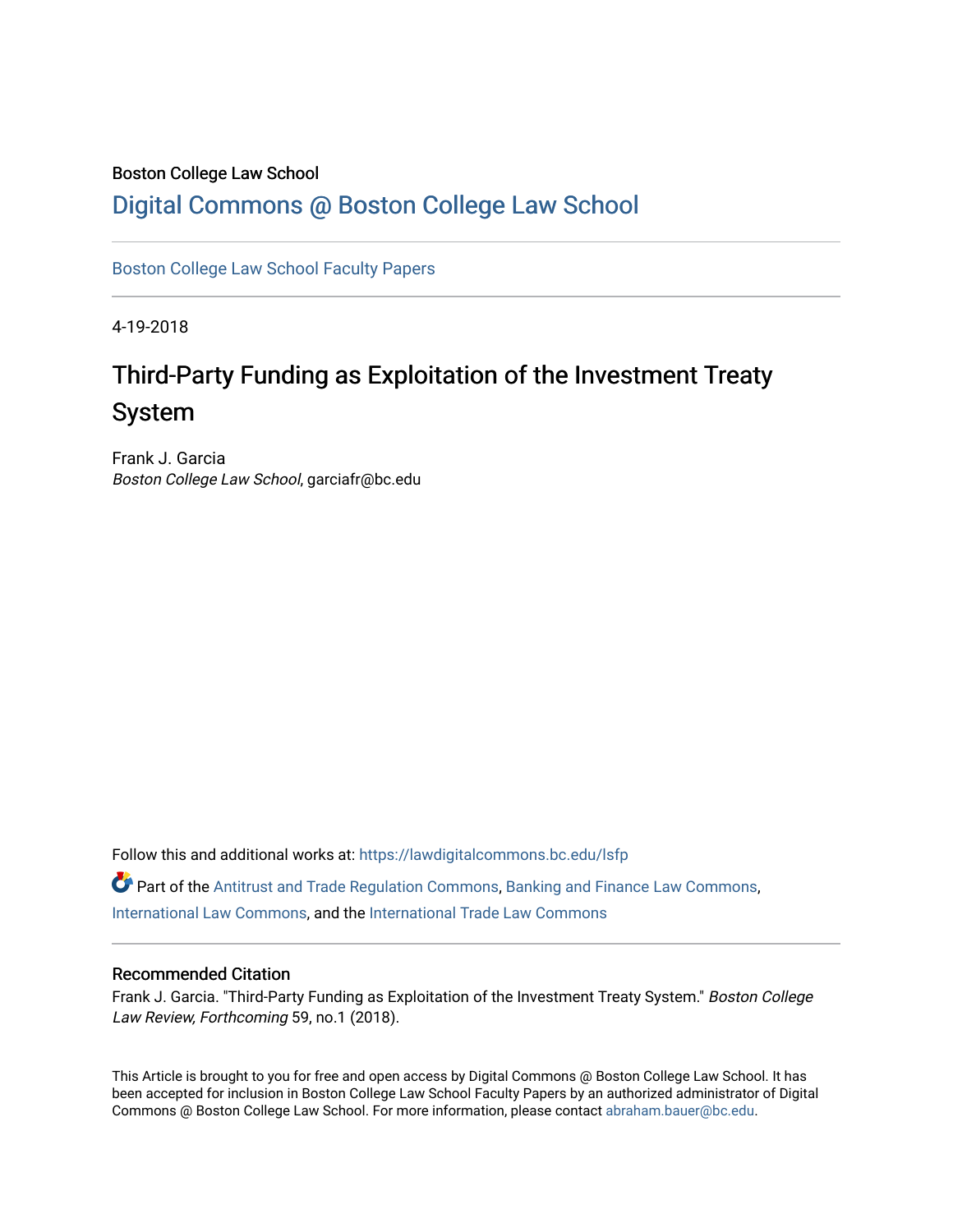# **THIRD-PARTY FUNDING AS EXPLOITATION OF THE INVESTMENT TREATY SYSTEM**

# FRANK J. GARCIA<sup>\*</sup>

**Abstract:** Third-party funding of international investment arbitration is on the rise. Through TPF funders will cover the legal fees of investors filing claims under investment treaties in exchange for a portion of the arbitral award. Proponents of third-party funding claim that it provides access to justice for parties that normally would not have the funds to arbitrate against state actors. Given that the international investment law that governs these claims is unbalanced, and that funding only flows towards investor-claimants, and at the expense of states and their taxpayers, allowing third-party funding in investment arbitration risks creating unjustifiable wealth transfers from the citizens of target states for the benefit of speculators. Reform is needed to prevent the deleterious effects of third-party funding on developing and newlyindustrialized states and on the investment law regime itself.

#### INTRODUCTION

Third-party litigation funding ("TPF") is a rapidly expanding industry in which speculators invest in a range of legal claims in exchange for a measure of control of the case and a contingency in the recovery.<sup>1</sup> As re-

 <sup>© 2018,</sup> Frank J. Garcia. All rights reserved.

<sup>\*</sup> The author would like to thank Lise Johnson and Brooke Guven of the Columbia Center on Sustainable Investment, Herve Ascensio, Betty Buchsbaum, David Buchsbaum, Regis Chemaine, Kim Garcia, Cree Jones, Emmanuel Laryea, Sebastian Lopez Escarcena, Camille Martini, Sergio Puig, Karl Sauvant and Louis Wells for their many helpful written and conversational insights, as well as participants in the Harvard Law School 2018 conference on "Rethinking Trade and Investment Law," the Monash University Law School and Business School faculty workshops, and the BC Law Faculty Colloquium Series. A special thank-you to the Boston College Law School Working Group on Investment Law Reform (Leo Gargne, Kirrin Hough, Tara Santosuosso, Randall Scarlett and Rachel Denae Thrasher) for their helpful comments. Thanks also to Keith Kaminski, Thomas Lampert, and Alex Galliani for their research assistance, and the editors-in-chief and article editors of the *Boston College Law Review* for their clarifying edits.

<sup>1</sup> *See* PIA EBERHARDT & CECILIA OLIVET, PROFITING FROM INJUSTICE: HOW LAW FIRMS, ARBI-TRATORS AND FINANCIERS ARE FUELING AN INVESTMENT ARBITRATION BOOM 7 (2012) https:// www.tni.org/files/download/profitingfrominjustice.pdf [https://perma.cc/LPC9-7GY2] (noting the rapid increase in third-party funding of arbitration claims). TPF has been active in fields as diverse as tort law, antitrust, intellectual property, and commercial law, and in class-action cases across a range of civil litigation settings. *See generally* Maya Steinitz, *Whose Claim Is This Anyway? Third*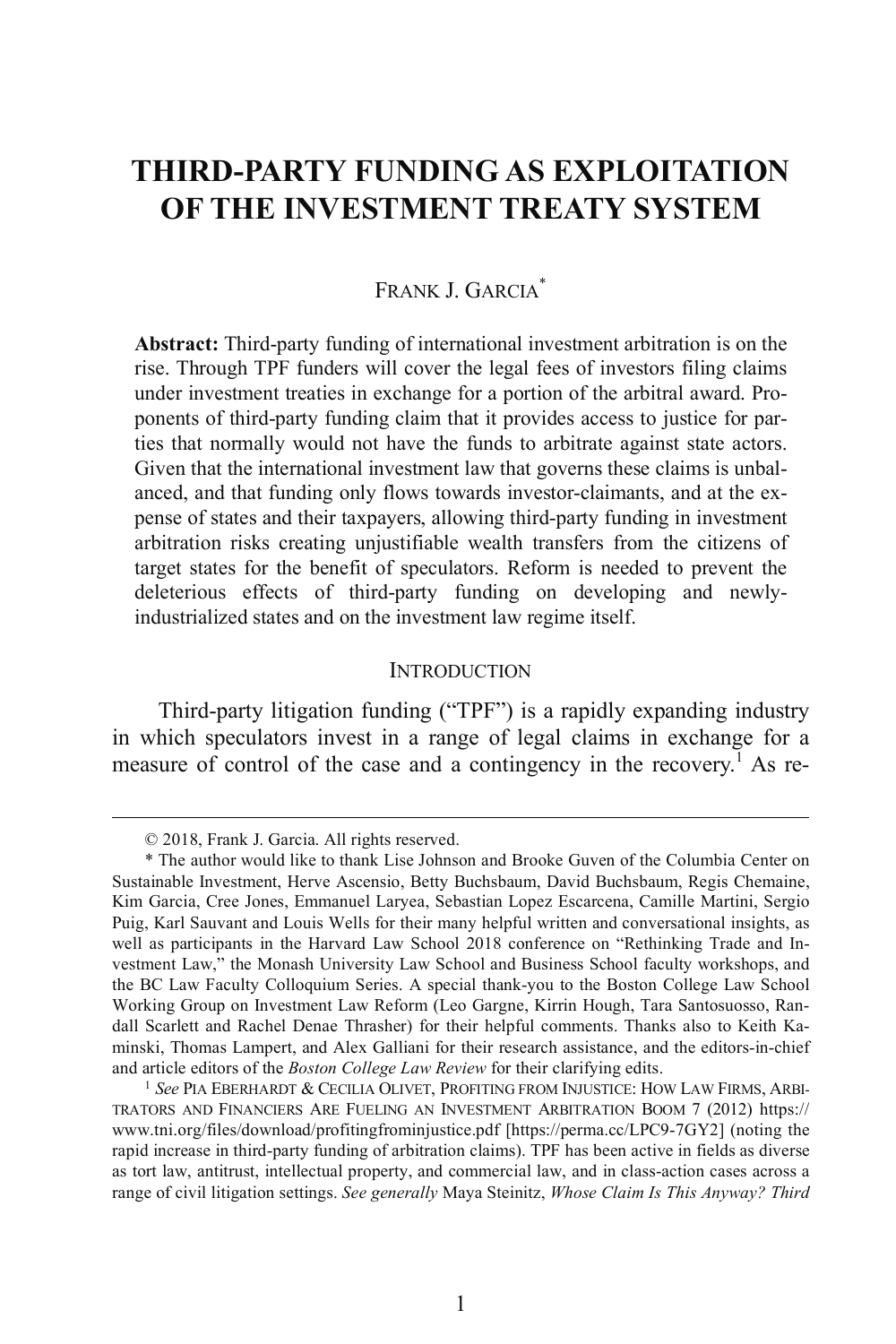cently as twenty years ago, TPF was illegal throughout the common law as a violation of the doctrines of maintenance and champerty, and virtually unknown in the civil law world.2 Court decisions in the United Kingdom and Australia, however, have initiated a slow but accelerating process of legalization that has spread to Europe, the United States, and Asia, raising significant policy concerns. <sup>3</sup> Proponents of TPF argue that it provides a number of benefits across a range of dispute settlement platforms, including promoting access to justice and filtering out unmeritorious cases.<sup>4</sup> Critics argue, on the other hand, that TPF distorts the balance and incentives of tra-

<sup>3</sup> *See, e.g.*, *Campbells Cash & Carry Pty Ltd. v Fostif Pty Ltd.* (2006) 229 CLR 336 (Austl.); *Mobil Oil Austl. Pty Ltd. v. Trendlen Pty Ltd.* (2006) 229 ALR 51 (Austl.); Arkin v. Borchard Lines Ltd. [2005] EWCA (Civ.) 655 (Eng.); *see also* JOHN H. BEISNER & GARY A. RUBIN, STOP-PING THE SALE ON LAWSUITS: A PROPOSAL TO REGULATE THIRD PARTY INVESTMENTS IN LITI-GATION 1-2 (2012), https://www.instituteforlegalreform.com/uploads/sites/1/TPLF\_Solutions.pdf [https://perma.cc/ATU6-Z53Y] (discussing policy concerns created by an expansion of TPF); Lisa A. Rickard & Mark Behrens, *Third-Party Litigation Funding in U.S. Enters Mainstream, Leading to Calls for Reform*, FINANCIER WORLDWIDE (Nov. 2016), https://www.financierworldwide.com/ third-party-litigation-funding-in-us-enters-mainstream-leading-to-calls-for-reform/#.Wz4CNthKjBI. [https://perma.cc/H6Q4-FATS] (summarizing the negative reaction to TPF by the American legal community).

<sup>4</sup> INT'L COUNCIL FOR COMMERCIAL ARBITRATION, REPORT OF THE ICCA-QUEEN MARY TASK FORCE ON THIRD-PARTY FUNDING IN INTERNATIONAL ARBITRATION 6, 18–20 (2018) [hereinafter ICCA, REPORT OF THE ICCA-QUEEN MARY TASK FORCE], https://www.arbitration-icca.org/media/ 10/40280243154551/icca\_reports\_4\_tpf\_final\_for\_print\_5\_april.pdf [https://perma.cc/2YNF-7AL6]; Steinitz, *supra* note 1, at 1271–72 (noting the potential for TPF to help provide relief to parties who traditionally do not have the resources to access courts); Eric De Brabandere  $\&$  Julia Lepeltak, *Third Party Funding in International Investment Arbitration* 7 (Grotius Ctr. Working Paper Series, Paper No. 2012/1, 2012), http://ssrn.com/abstract=2078358 (noting some of the benefits of TPF lawsuits).

 $\overline{a}$ 

*Party Litigation Funding*, 95 MINN. L. REV. 1268 (2011) (describing TPF and the various legal fields in which it is used).

<sup>2</sup> *See* Steinitz, *supra* note 1, at 1286–91 (discussing the history of maintenance). Maintenance is defined as "[i]mproper assistance in prosecuting or defending a lawsuit given to a litigant by someone who has no bona fide interest in the case . . . ." *Maintenance*, BLACK'S LAW DICTION-ARY (10th ed. 2014). Champerty is defined as "[a]n agreement between an officious intermeddler in a lawsuit and a litigant by which the intermeddler helps pursue the litigant's claim as consideration for receiving part of any judgment proceeds . . . ." *Champerty*, BLACK'S LAW DICTIONARY (10th ed. 2014); *accord* Steinitz, *supra* note 1, at 1286–87 (defining champerty and noting that it is a form of maintenance); *see also* Peck v. Heurich, 167 U.S. 624, 630 (1897) (discussing the policy reasons behind prohibiting champerty, including the concern that it would "stir up baseless litigation"); Ari Dobner, Comment, *Litigation for Sale*, 144 U. PA. L. REV. 1529, 1546 (1996) (discussing policy reasons behind the prohibition of champerty including maintaining an incentive for settlement, prohibiting corporations from the practice of law, preventing the use of lawsuits to harass, and prohibiting a market in the sale of lawsuits).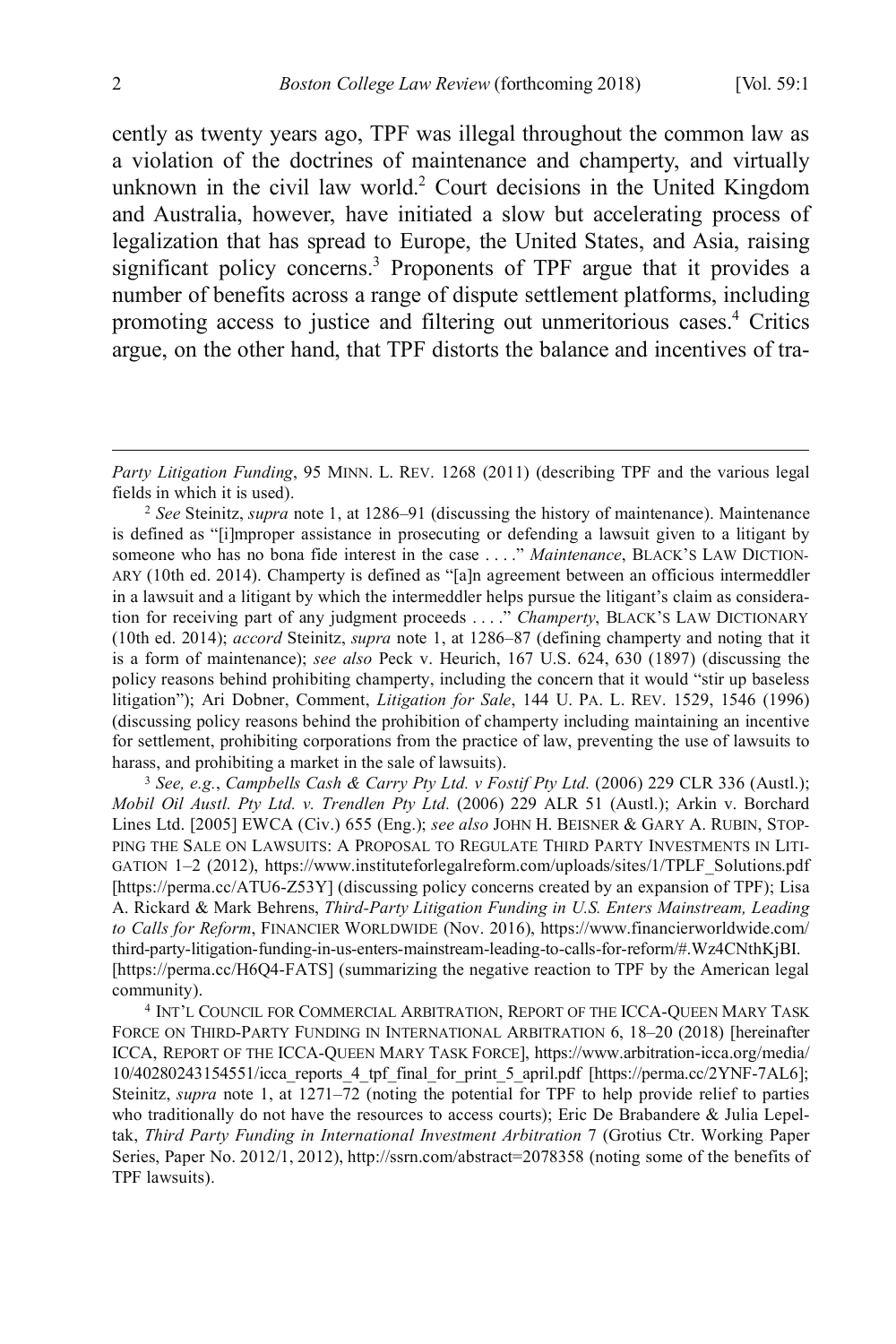ditional dispute resolution towards speculative gain in the place of justice and the orderly settlement of disputes.<sup>5</sup>

This Essay focuses exclusively on the role of TPF in disputes arising under international investment treaties. The contemporary international law regime for protecting foreign investment consists of a large number of bilateral investment treaties ("BITs") and related investment chapters of free trade agreements ("FTAs" or "incorporated BITs"), coupled with a controversial arbitration-based investor-state dispute settlement mechanism ("ISDS"). <sup>6</sup> If an investor considers that an investment rule in a BIT or FTA has been violated, ISDS provides a mechanism through which relief can be sought directly against the host state, with TPF funding now increasingly available for the claimant.

The BIT/ISDS system, however, is widely criticized today on fairness, governance, asymmetry, legitimacy, and rule of law grounds, among others.7

 <sup>5</sup> EBERHARDT & OLIVET, *supra* note 1, at 58–60; BEISNER & RUBIN, *supra* note 3, at 4–6.

<sup>&</sup>lt;sup>6</sup> A BIT is an "international agreement<sup>[]</sup> establishing the terms and conditions for private investment by nationals and companies of one state in another state." *Bilateral Investment Treaty,*  LEGAL INFO. INST., https://www.law.cornell.edu/wex/bilateral\_investment\_treaty [https://perma. cc/TQ5H-AZ3S]. A FTA is "[a]n agreement . . . between two or more countries concerning the buying and selling of each country's goods." *Trade Agreement*, BLACK'S LAW DICTIONARY (10th ed. 2014). ISDS is a mechanism, authorized by a treaty (either a BIT or FTA) or an investment agreement, through which disputes arising under that treaty or agreement may be settled through binding arbitration against the host state. *Fact Sheet: Investor-State Dispute Settlement (ISDS)*, OFFICE OF THE U.S. TRADE REPRESENTATIVE (Mar. 2015), https://ustr.gov/about-us/policy-offices/ press-office/fact-sheets/2015/march/investor-state-dispute-settlement-isds [https://perma.cc/EF8H-97WM].<br><sup>7</sup> *See, e.g.*, JOHN LINARELLI ET AL., THE MISERY OF INTERNATIONAL LAW: CONFRONTA-

TIONS WITH INJUSTICE IN THE GLOBAL ECONOMY 147–48 (2018) (discussing the unjust nature of international investment law); Lisa Sachs & Lise Johnson, *Investment Treaties, Investor-State Dispute Settlement, and Inequality: How International Investment Treaties Exacerbate Domestic Disparities*, *in* INTERNATIONAL RULES AND INEQUALITY: IMPLICATIONS FOR GLOBAL ECONOMIC GOVERNANCE (José Antonio Ocampo ed., forthcoming 2018) (discussing how international investment law helps rich countries at the expense of poor countries); Muthucumaraswamy Sornarajah, *International Investment Law as Development Law: The Obsolescence of a Fraudulent System*, *in* EUROPEAN YEARBOOK OF INTERNATIONAL ECONOMIC LAW 209, 211–12 (M. Bungenberg et al. eds., 2016) (discussing the negative effect of international investment law on developing countries ); Frank J. Garcia et al., *Reforming the International Investment Regime: Lessons from International Trade Law*, 18 J. INT'L ECON. L. 861, 869–73 (2015); Steven Ratner, *International Investment Law Through the Lens of Global Justice*, 20 J. INT'L ECON. L. 747, 751–52 (2017) (summarizing criticisms for current international investment law); Anthea Roberts, *Clash of Paradigms: Actors and Influences Shaping the Investment Treaty System*, 107 AM. J. INT'L L. 45, 58–63 (2013) (discussing exploitative relationships that are created under international investment law); Gus Van Harten et al., *Investment Provisions in Trade and Investment Treaties: The Need for Reform*, BOS. UNIV.-GLOBAL ECON. GOVERNANCE INITIATIVE POL'Y BRIEF, Sept. 2015, at 1, https://www.bu.edu/pardeeschool/files/2014/12/Investor-State-Disputes-Policy-Brief.pdf [https://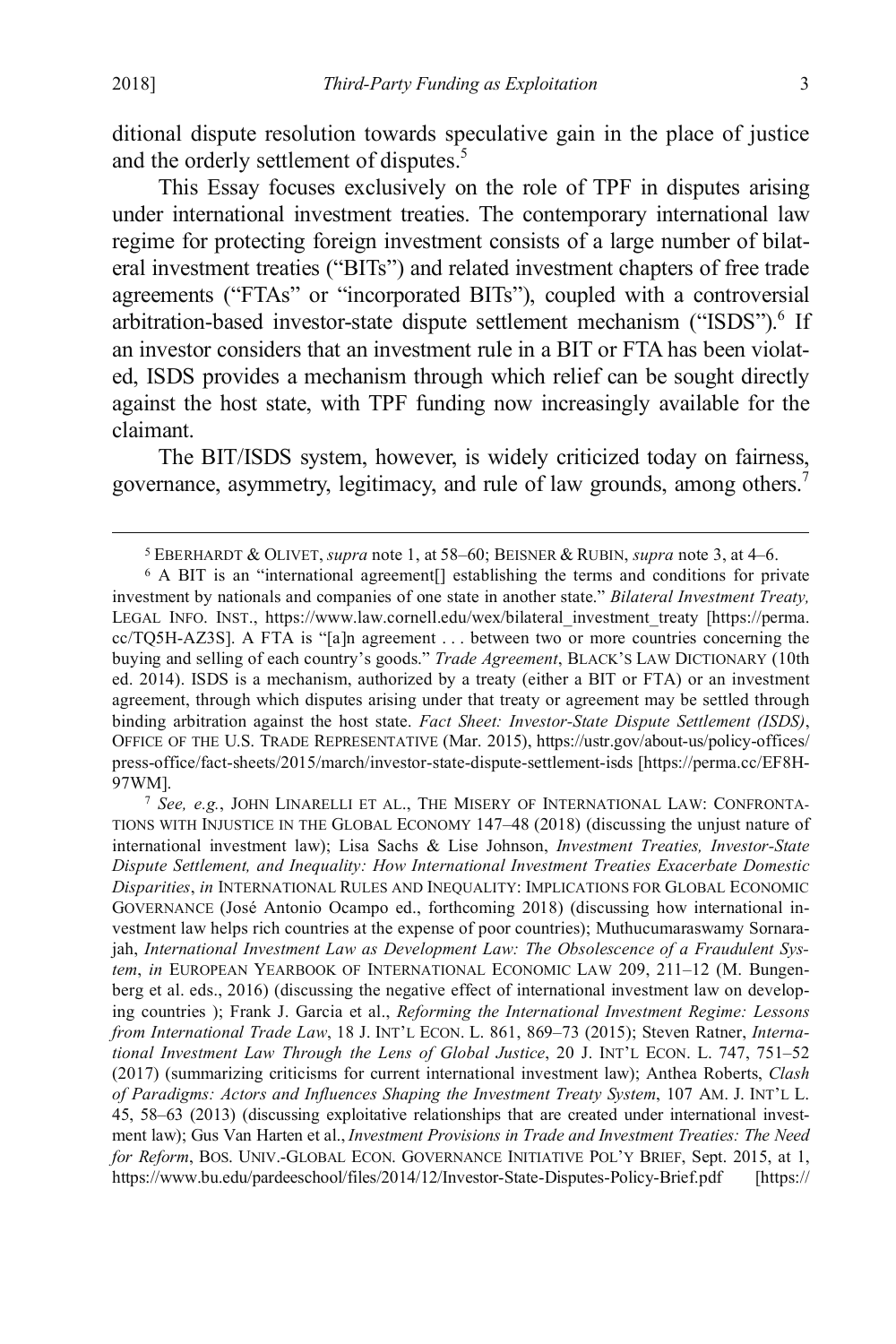This context is essential for properly evaluating the role of TPF in investment. Following the 2008 financial crisis, the demand by speculators for new investment vehicles rose, and TPF funders discovered that the political economy of the BIT/ISDS system offered the possibility of very high returns with comparatively little risk. <sup>8</sup> The structural deficits of the BIT/ISDS regime are not irrelevant to the TPF phenomenon, but in fact help drive the TPF funding model and make investment arbitration a very attractive investment market.<sup>9</sup>

From a public policy perspective, however, these structural deficits, together with the nature of TPF investment, mean that TPF in investment arbitration could in fact be working as an exploitation of the investment law system, respondent states, and their citizens. In fact, as this Essay will argue, normative political theory strongly suggests that within the current BIT/ISDS system, TPF awards constitute unjustifiable wealth transfers from respondent host states (frequently, developing countries) and their citizens in favor of speculative finance.<sup>10</sup> For this reason, if not effectively regulated, TPF will further compromise not only the public's faith in the investment system, but also the viability of the system for states and other stakeholders such as traditional foreign direct investors.

Given these risks, states should consider banning TP, at least until the international investment regime can be reformed towards more balanced agreements. If TPF is to be allowed at all, it must, at a minimum, be strongly regulated to limit some of its damaging effects. Current developments, however, are moving in the opposite direction, facilitating increased use of TPF and therefore intensifying the exploitation.<sup>11</sup> If we are to move against

perma.cc/9B3Q-8HHD] (discussing the exploitation that exists under current international investment law).

<sup>8</sup> *See* Rebecca Lowe, *Investment Arbitration Claims Could Be 'Traded Like Derivatives,'* INT'L BAR ASS'N (Mar. 12, 2013), https://www.ibanet.org/Article/NewDetail.aspx?ArticleUid=02 decc8d-bf67-4b86-a023-f2ef2aa4843b [https://perma.cc/3CXW-ZJ32] (discussing the use of TPF as an investment opportunity).

<sup>9</sup> RSM Prod. Corp. v. St. Lucia, ICSID Case No. ARB/12/10, Decision on Saint Lucia's Request for Security for Costs, **¶** 13 (Aug. 13, 2014) (Griffith, Q.C., Assenting Opinion). One arbitrator went so far as to characterize the international investment arbitration market for third-party funders as a "gambler's paradise: heads I win, tails I do not lose." *Id.*

<sup>10</sup> *See* EBERHARDT & OLIVET, *supra* note 1, at 15–16 (noting the cost to Bulgaria of a TPF claim).

<sup>&</sup>lt;sup>11</sup> For example, Hong Kong and Singapore have recently passed legislation explicitly allowing TPF in ISDS. Melody Chan, *Hong Kong*, *in* THE THIRD PARTY LITIGATION FUNDING LAW REVIEW 78, 78 (Leslie Perrin ed., 2017); Matthew Secomb & Adam Wallin, *Singapore*, *in* THE THIRD PARTY LITIGATION FUNDING LAW REVIEW 125, 126–29. Moreover, a 2018 industry selfstudy which largely whitewashes TPF in the BIT/ISDS system promises to only intensify this trend. *See generally* ICCA, REPORT OF THE ICCA-QUEEN MARY TASK FORCE, *supra* note 4.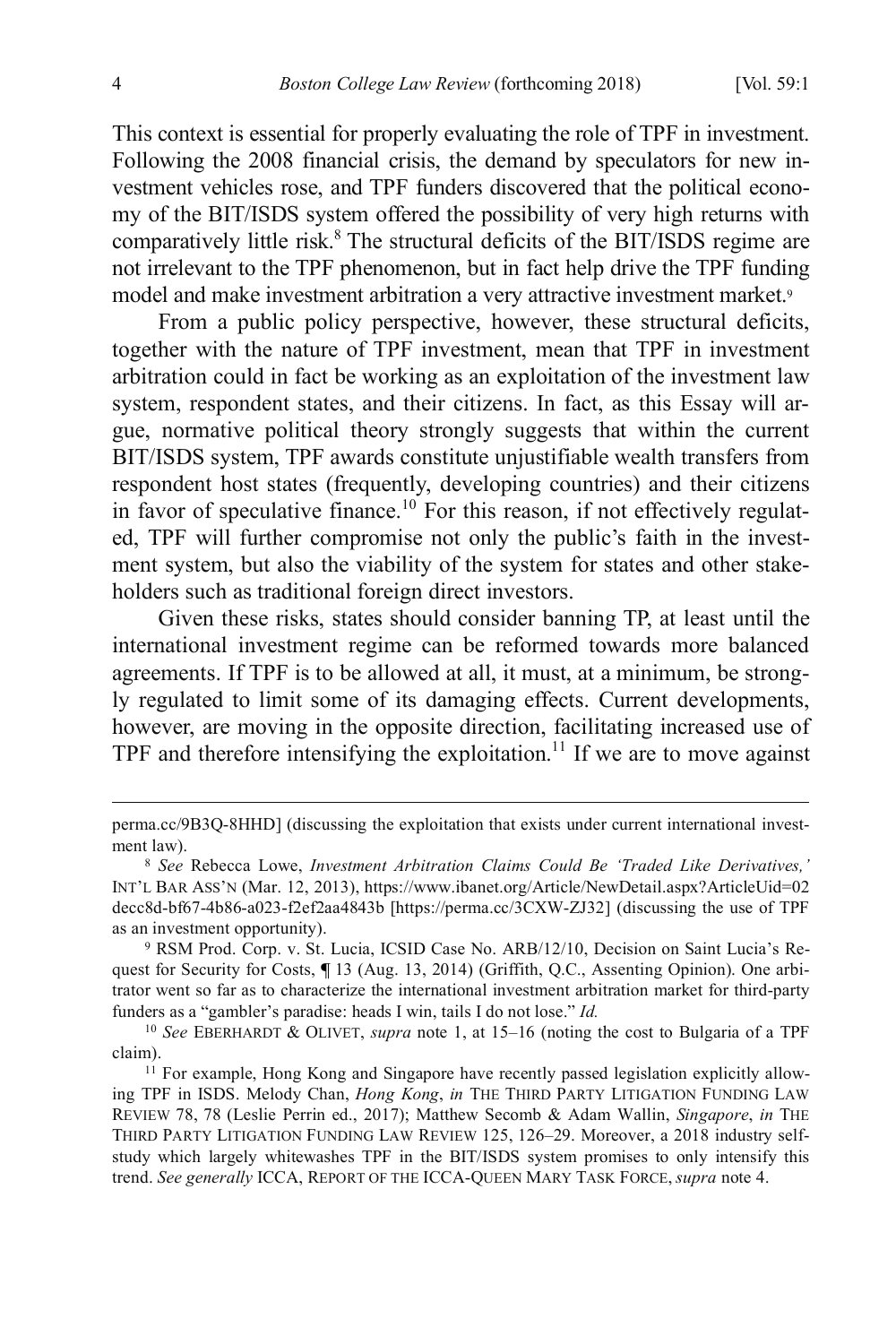TPF, and maintain the integrity of the investment treaty law system, the time to act is now.

#### I. HOW TPF WORKS

In order to understand how TPF can be characterized as an exploitation of the investment regime, it is first necessary to understand something of how TPF operates in an international setting, as a new element in the BIT/ISDS regime.

#### *A. The TPF Funding Model*

In the arbitration context, TPF is a specialized form of dispute financing in which a third-party finances the costs of arbitral proceedings for a party in a dispute that is subject to arbitration under a treaty-based ISDS provision.12 In return, the funder requires some degree of control over the case and receives a percentage of the awarded compensation if the claim is successful.<sup>13</sup> If the claim fails, the funder receives no compensation and will bear the fees due to the claimant's legal team as well as other adverse costs.14 The TPF industry is dominated by specialized litigation finance firms (such as Juridica in the United Kingdom, Burford Capital in the United States, and Omni Bridgeway in the Netherlands), investment banks, and hedge funds, all of whom raise their TPF capital from private investors seeking speculative portfolio investment opportunities.<sup>15</sup> Although the bulk of TPF funding goes towards domestic civil litigation, funders have reported that over ten percent of their investments are made in both international investment arbitrations and international commercial arbitrations.<sup>16</sup>

Investment arbitration claims have proven especially attractive to third-party funders because the amount of compensation resulting from

 <sup>12</sup> De Brabandere & Lepeltak, *supra* note 4, at 5. Outside of a treaty or private investment agreement, there is no right to arbitrate against a state on the part of a private investor.

<sup>13</sup> *See id.* at 5, 7 (summarizing the concept of TPF). Many funders exert control over the case/client by monitoring legal fees and requiring progress reports of the case, demanding the right to approve the claimant's expenditures, having the choice of arbitrator, receiving updates of the case with any significant developments, and having direct access to the client's attorneys. ICCA, REPORT OF THE ICCA-QUEEN MARY TASK FORCE, *supra* note 4, at 28*.*

<sup>14</sup> Ronen Perry, *Crowdfunding Civil Justice*, 59 B.C. L. REV. 1357, 1365 (2018); De Brabandere & Lepeltak, *supra* note 4, at 5.

<sup>15</sup> Catherine A. Rogers, *Gamblers, Loan Sharks & Third-Party Funders, in* ETHICS IN INTER-NATIONAL ARBITRATION 177, 178–79 (2014); *see* EBERHARDT & OLIVET, *supra* note 1, at 57 tbl.3 (listing well-known investment firms that engage in TPF of lawsuits).

<sup>16</sup> Rogers, *supra* note 15, at 182 n.33.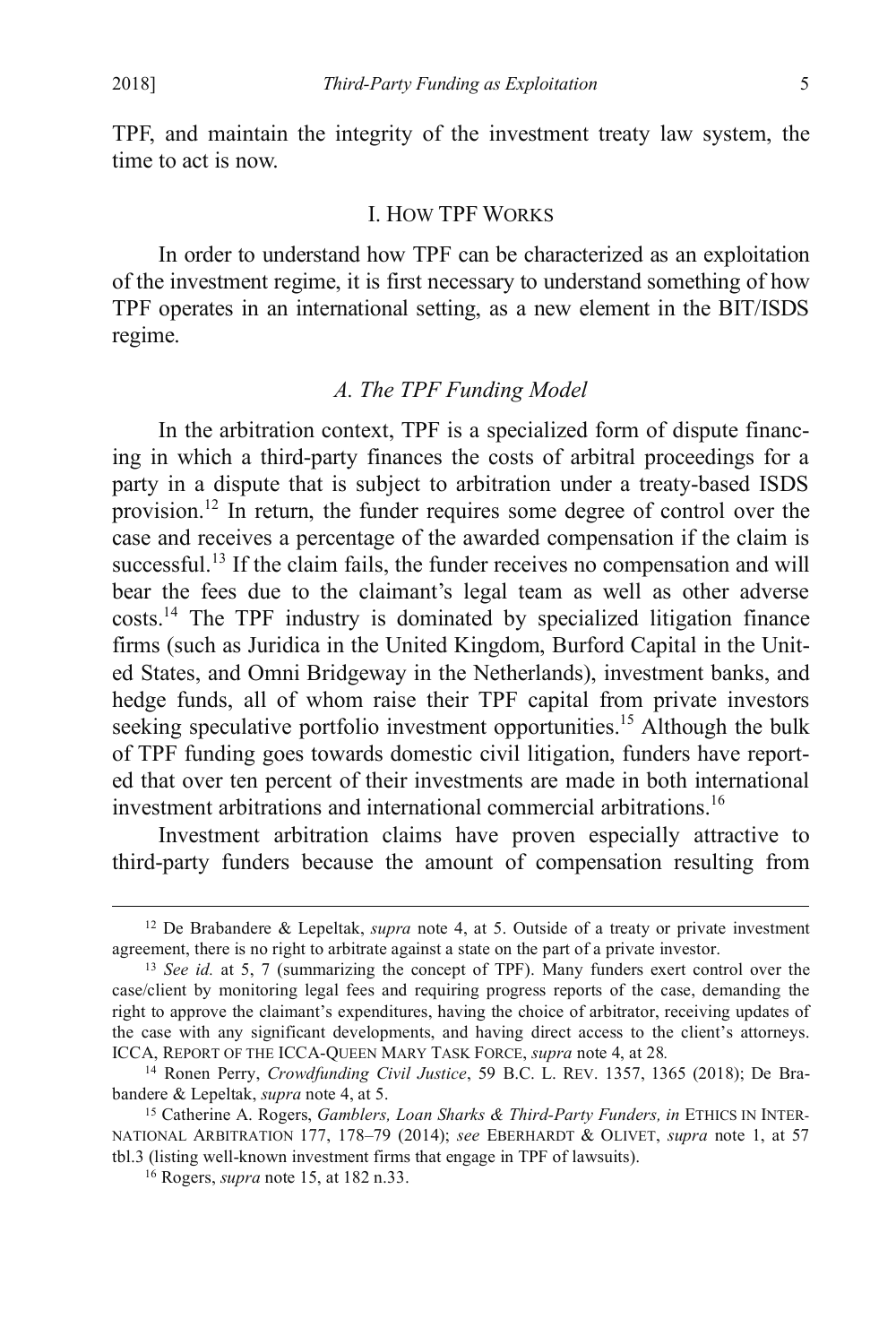such claims often far exceeds the compensation awarded in commercial arbitration, and investment treaty law offers virtually no counterclaim or offset possibilities for respondent states, thus making such claims very lucrative for funders.17 Indeed, the size of the claim and costs associated with investment arbitrations can be enormous, often exceeding hundreds of millions of U.S. dollars, and the returns on such investments can be equally as staggering.18 These returns range from 30 to 50% on a portfolio basis, with outcomes in specific cases even higher.<sup>19</sup> An example of this was recently reported by Burford Capital, which in 2017 realized a 736% return on its investment following the sale of its interest in an investment arbitration claim in *Teinver v. Argentina*. 20

TPF in an ISDS claim offers a significant upside to investor-claimants as well, because TPF minimizes the financial risk of bringing a claim against a host-state by shifting some or all of the cost-burdens to the funder.<sup>21</sup> Thirdparty funders can—in theory—also provide support to the respondent states against whom the claims are brought. In reality, however, the overwhelming majority of funding goes to investor-claimants because states cannot recover financially through ISDS, thus offering no corresponding "upside potential" for TPF investors in funding states. $22$ 

tration 30 (Apr. 25, 2012) (unpublished manuscript), https://papers.ssrn.com/sol3/Delivery.cfm/ SSRN\_ID2043713\_code342508.pdf?abstractid=2027114&mirid=1&type=2; *see* BURFORD CAPI-TAL, 2017 ANNUAL REPORT 23 (2017), http://www.burfordcapital.com/wp-content/uploads/2018/ 03/BUR-28711-Annual-Report-2017-web.pdf [https://perma.cc/SC4R-9LBX] (noting, for example, the sale of a claim worth \$325 million).

<sup>20</sup> *Id.* An appeal is currently pending in the 2017 case *Teinver v. Argentina* in the International Centre for Settlement of Investment Disputes, following an arbitration tribunal award in excess of \$325 million. *Id.* at 23. Burford Capital invested approximately \$13 million in the matter and sold their interest on the secondary market for \$107 million for a gain of \$94.2 million. *Id.*

<sup>21</sup> EBERHARD & OLIVET, *supra* note 1, at 59 (noting that "a corporation can file a claim then pass the cash drain and the risk to a funder while waiting for a payout, making arbitration against states even more attractive for businesses").

<sup>22</sup> *See id.* at 7 (noting the greater financial upside for plaintiff side funding); *see also* Frank J. Garcia et al., *The Case Against Third-Party Funding in ISDS: Executive Summary* 6 (B.C. L. Sch. – PUC Univ. of Chile, Working Grp. on Trade & Inv. Law Reform, Third-Party Funding Task Force

 <sup>17</sup> *See* Rogers, *supra* note 15, at 178–79 (noting the significant opportunity present for funders in international arbitration); COLUM. CTR. FOR SUSTAINABLE INV., THIRD PARTY FUNDING IN INVES-TOR-STATE DISPUTE SETTLEMENT: ROUND TABLE DISCUSSION ON THIRD PARTY FUNDING IN IN-VESTOR-STATE DISPUTE SETTLEMENT WITH ICCA/QUEEN MARY TASK FORCE ON THIRD-PARTY FUNDING IN INTERNATIONAL ARBITRATION DRAFT REPORT FOR PUBLIC DISCUSSION 1 (2017) [hereinafter ROUND TABLE], http://ccsi.columbia.edu/files/2017/11/Third-Party-Funding-in-ISDS-Roundtable-Outcome-Document-FINAL-2.pdf [https://perma.cc/BU5Y-SDP7] (noting that only claimants may file counterclaims, not states). 18 Willem H. Van Boom, Third-Party Financing in International Investment Arbi-

<sup>19</sup> Van Boom, *supra* note 18, at 30*.*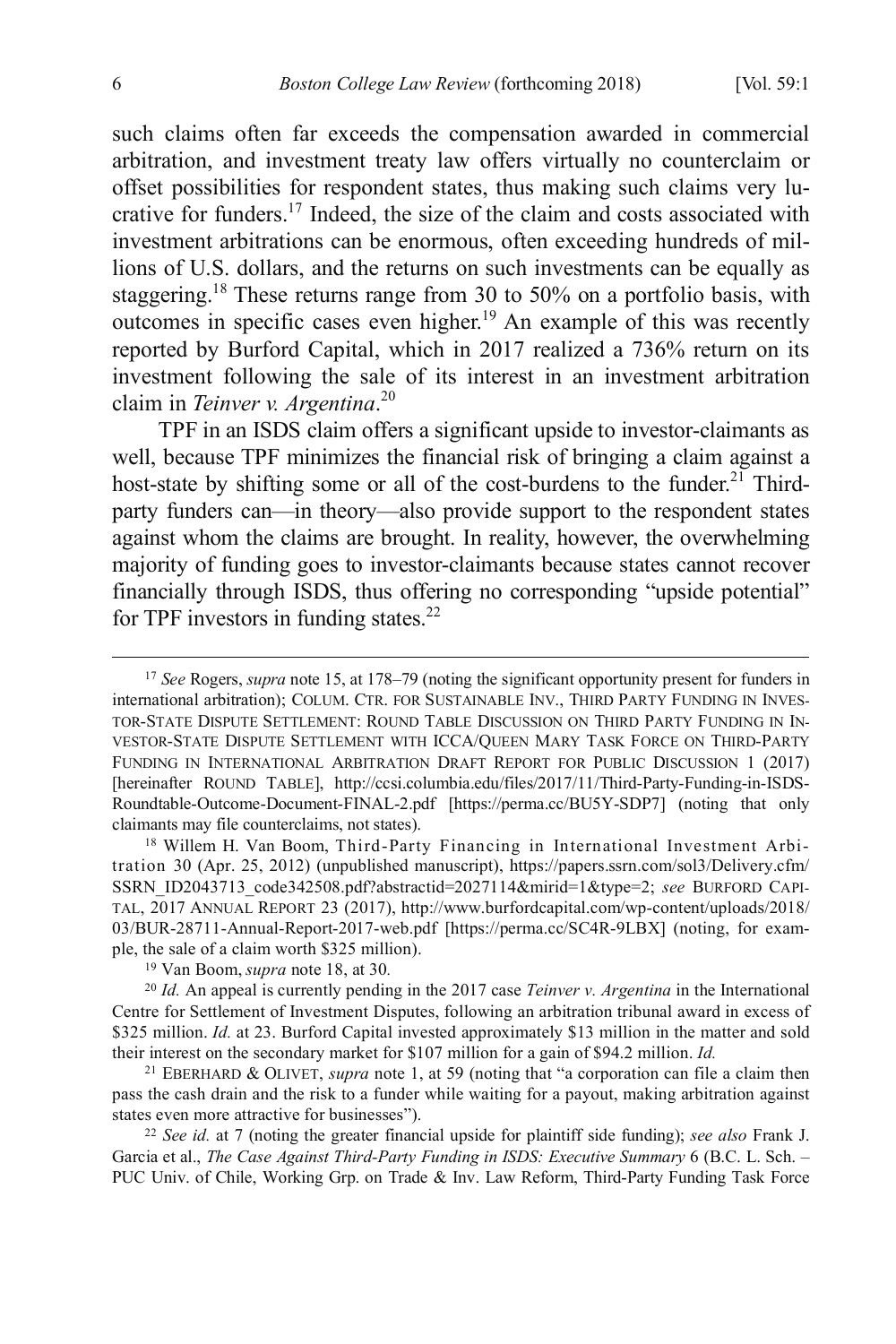When deciding whether to enter into a funding agreement with a claimant, third-party funders conduct extensive due diligence and weigh several considerations. One significant consideration is, of course, the merit of a claim. <sup>23</sup> Investment arbitration offers a unique advantage to potential funders insofar as the majority of ISDS arbitral awards are published. <sup>24</sup> This decreases uncertainty surrounding their litigation investment and allows funders to more easily determine the likelihood that a case will prevail when evaluated against the background of trends in arbitral interpretations of key BIT provisions $25$ 

A second major consideration is the enforceability of the award against the host-state.<sup>26</sup> Third-party funders are less likely to invest in cases they know will be unenforceable or difficult to enforce against the host-state.<sup>27</sup> By way of example, arbitrations brought under the Convention on the Settlement of Investment Disputes between States and Nationals of Other States ("ICSID Convention") are particularly attractive to third party funders due to the ease of recognizing and enforcing the award in the host-state under the ICSID Convention<sup>28</sup>

Finally, in deciding whether to finance a claimant, funders also weigh the value of the compensation sought, the extent of anticipated legal costs, and the expertise of the legal team that they will be funding.<sup>29</sup> In particular, TPF funders have reported considering the level of development, expertise, and legal capacity of the target state, with preference given to claims against developing or newly industrialized states with both a capacity to pay the

 <sup>2018),</sup> http://lawdigitalcommons.bc.edu/cgi/viewcontent.cgi?article=2130&context=lsfp [https:// perma.cc/BP8T-499U] (discussing the unbalanced TPF provided to plaintiffs compared to defendant-states in arbitration cases). In the few reported cases of third-party funders supporting respondent states, the funder often sought a share of funds recovered by the funded states in other disputes not related to the funded investment dispute or indeed the investment system generally. Interview with Lise Johnson, Head of Inv. Law and Policy, Colum. Ctr. on Sustainable Inv. (Apr. 23, 2018).

<sup>23</sup> De Brabandere & Lepeltak, *supra* note 4, at 5.

<sup>24</sup> *Id.* at 6–7.

<sup>&</sup>lt;sup>25</sup> *Id.* These trends have in fact expanded the scope of key investment rules, making it even more likely for investment claims to succeed against states, hence making such claims even more attractive to TPF funders.

<sup>26</sup> *Id.* at 5.

<sup>27</sup> *Id.* at 10.

<sup>&</sup>lt;sup>28</sup> *Id.* Article 54(1) of the ICSID Convention imposes an obligation on all states party to the ICSID Convention to enforce the award "as if it were a final judgment of a court in that State" with no review by national courts of that State. Convention on the Settlement of Investment Disputes between States and Nationals of Other States art. 54(1), Mar. 18, 1965, 17 U.S.T. 1270, 575 U.N.T.S. 159.

<sup>29</sup> De Brabandere & Lepeltak, *supra* note 4, at 5–6.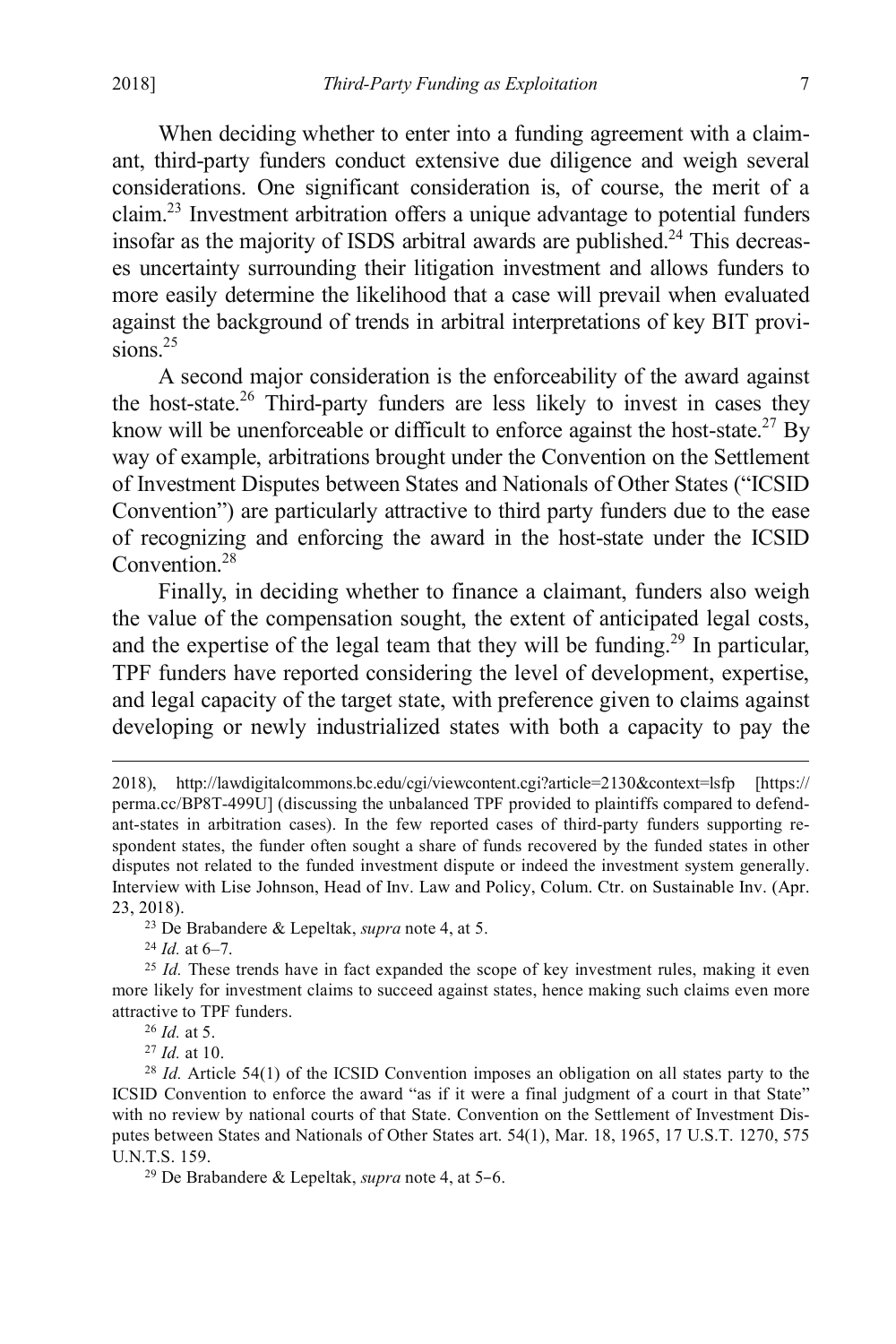award and a respectable investment rating they are eager to protect, while having only modest legal capacity and legal defense budgets.<sup>30</sup>

#### *B. TPF in the BIT/ISDS System*

TPF cannot be fully evaluated without reference to larger structural and institutional questions in investment law and to the fairness of the global economic system as a whole. The current BIT/ISDS system is undergoing an historic level of criticism and calls for reform, a larger process within which the current TPF critique forms a part.<sup>31</sup> Even proponents of the current BIT/ISDS regime recognize the system's flaws with respect to traditional rule of law desiderata such as transparency, predictability, coherence, and accountability. $32$  Moreover, there is growing concern among scholars, civil society, and even some within the investment community that bilateral investment treaties and ISDS, in their current form, are no longer justifiable, even granting arguendo that they may have been when invented. Critics argue that the current BIT-based international investment regime is fundamentally unbalanced in terms of norms and dispute resolution, offering investors a wide range of protections while offering states no meaningful basis for claims or counterclaims.<sup>33</sup> Indeed, this imbalance has recently been referred to as "The Great Asymmetry" in international investment law today.34

Even granting that there may have been valid historical reasons for this asymmetry in the post-colonial period, and that risks to the viability and security of foreign investment continue to be real, in the view of this author the asymmetry nevertheless represents a fundamental flaw in the investment

 <sup>30</sup> *See* ROUND TABLE, *supra* note 17, at 7–8 (discussing the criteria used by investors to decide whether to invest in claims).

<sup>31</sup> *See, e.g.*, Linarelli, *supra* note 7, at 147–48 (criticizing TPF as unjust); Sachs & Johnson, *supra* note 7 (discussing how international investment law helps rich countries at the expense of poor countries); Roberts, *supra* note 7 (discussing exploitative relationships that are created under international investment law).

<sup>32</sup> *See, e.g.*, EBERHARD & OLIVET, *supra* note 1 (detailing economic issues found in TPF); Rogers, *supra* note 15 (calling for increased regulation of TPF); Van Boom, *supra* note 18 (calling for increased transparency in TPF).

<sup>33</sup> *See, e.g.*, EBERHARD & OLIVET, *supra* note 1; Rogers, *supra* note 15; Van Boom, *supra* note 18.

<sup>34</sup> *See generally* Alessandra Arcuri, *The Great Asymmetry and the Rule of Law in Trade and Investment Agreements*, *in* YEARBOOK ON INTERNATIONAL INVESTMENT LAW & POLICY (forthcoming 2019) (discussing asymmetrical relationships which are created under many international investment treaties).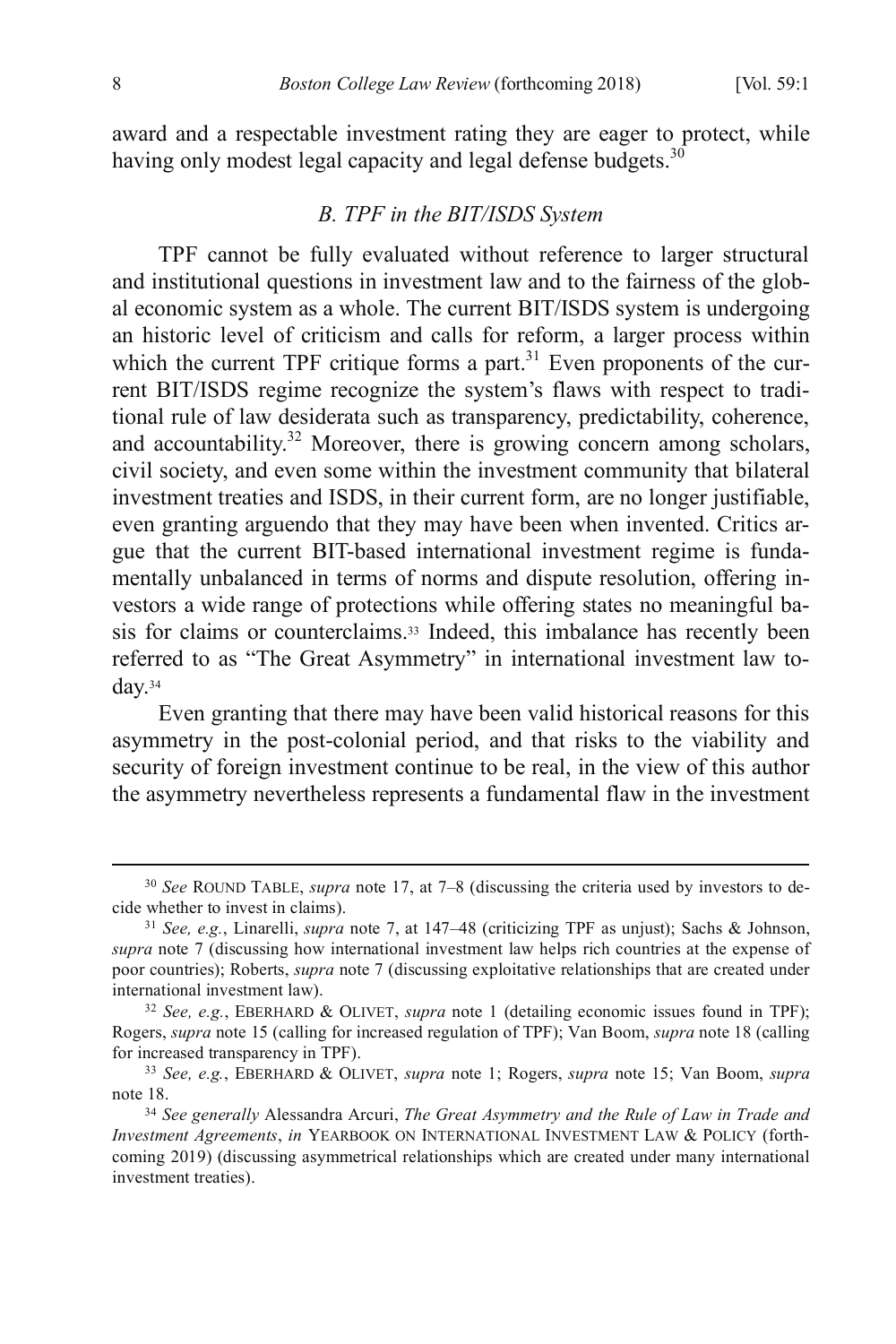regime.<sup>35</sup> The BIT/ISDS regime today is deficient from the perspective of both governance and fairness, two parameters critical to shaping a more effective investment law regime for the  $21<sup>st</sup>$  century. The regime presents a governance issue because the investment treaty regime can no longer simply be considered as treaties granting private parties legal rights.<sup>36</sup> Global governance today expects that regulatory structures and decisions that affect a range of transnational and national stakeholders (including investors) be made according to norms of participation, accountability, transparency, due process, and the rule of law. $37$  In these respects, the current international investment regime is lacking.

Moreover, this asymmetry means the investment system is unfair in its distributive effects. Given that investment law is an allocative social institution,<sup>38</sup> we must evaluate the investment regime according to the same fairness norms we would apply to any system of governance allocating economic rights and resources across a range of settings.<sup>39</sup> The BIT/ISDS system fails to take into account its distributive effects on a range of stakeholders other than investors, the only stakeholder whose concerns are effectively recognized.<sup>40</sup> Ensuring a secure return on investment is fair, but this does not exhaust what fairness requires of investment law.

Into this drama of doctrinal, procedural, governance, and fairness concerns, TPF enters the scene. As will be argued below, TPF exacerbates the unfair effects of the BIT/ISDS system by exploiting the system's weaknesses in ways that further undercut the regime's capacity to satisfy even basic norms of distributive justice.

 <sup>35</sup> *See, e.g.*, Garcia et al., *supra* note 7, 869–73 (discussing historical causes for, and contemporary effects of, the asymmetrical nature of international investment regime).

<sup>36</sup> *See id.* at 871; Roberts, *supra* note 7, at 65.

<sup>37</sup> *See* EMMA AISBETT ET AL., RETHINKING INTERNATIONAL INVESTMENT GOVERNANCE: PRINCIPLES FOR THE 21ST CENTURY 17 (2018) (discussing how the international investment law system should take into account certain principles).

<sup>38</sup> Garcia et al., *supra* note 7, at 876.

<sup>39</sup> *See* Ratner*, supra* note 7, at 768; *see also* THOMAS M. FRANCK, FAIRNESS IN INTERNA-TIONAL LAW AND INSTITUTIONS 438–39 (1998) (discussing the role of fairness in international investment law). *See generally* FRANK J. GARCIA, GLOBAL JUSTICE AND INTERNATIONAL ECO-NOMIC LAW: THREE TAKES (2013) (discussing the standards of fairness that apply to international investment law).

<sup>40</sup> Sachs & Johnson, *supra* note 7, at 15. *See generally* Garcia et al., *supra* note 7 (discussing the asymmetry found in investment treaties); Ratner, *supra* note 7 (discussing the unbalanced nature of the BIT/ISDS system).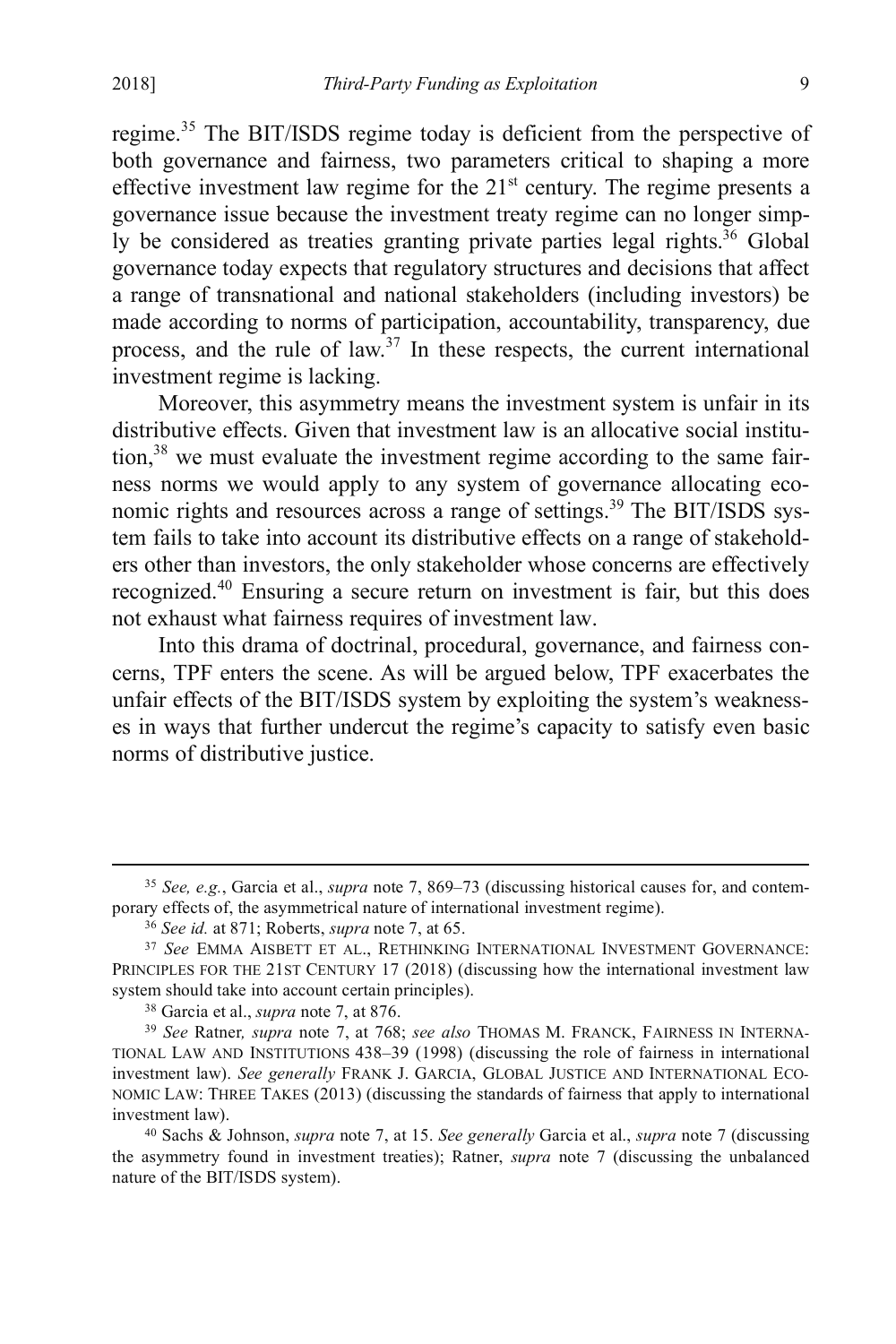# II. THIRD-PARTY FUNDING AS ECONOMIC EXPLOITATION

Despite the claims of its advocates and the possibility that impecunious investor-claimants could, in principle, be helped (counterarguments which will be addressed below), it is the view of this author that on the whole thirdparty funding in a legal system as unbalanced as the investment regime works as an exploitation of the system's flaws, to the detriment of stakeholders and for the benefit of speculative financiers. It does so by taking advantage of the system's weaknesses to effect what amount to unjustified wealth transfers from the citizens and taxpayers of target states and into the hands of speculative finance, a class of beneficiary the BIT/ISDS system never intended.

To recognize the risks posed by TPF, however, one need not adhere to a fundamental premise of this Essay, namely that the BIT/ISDS system today is fundamentally flawed. Even if one is of the view that the current BIT/ISDS system is appropriately designed for the protection of foreign direct investment, there are still important reasons for concern over TPF's systemic effects. By opening the system to the resources (and priorities) of speculative investment, TPF risks intensifying the criticism and controversy surrounding an already-embattled system and overheating the system through an increase in the number of claims, thus undermining the benefits traditional investors have come to expect from the BIT/ISDS system, all for the benefit of speculative finance.<sup>41</sup>

#### *A. TPF Is an Exploitation of an Unbalanced System*

Under normative political theory, in order for TPF to qualify as an exploitation, it must constitute an "unfair advantage-taking" of flaws in the structure and operation of the BIT/ISDS system to the detriment of other participants. After first explaining the nature of exploitation, I will then set out in what ways TPF takes advantage of the investment regime's flaws, and how that advantage-taking is unfair.

#### 1. Economic Exploitation as Unfair Advantage-Taking

Theorists offer a number of accounts of what renders an economic arrangement exploitative.<sup>42</sup> What the various accounts share in common is the notion of unfair advantage-taking.43

 <sup>41</sup> *See infra* notes 43–72 and accompanying text.

<sup>42</sup> *See, e.g.*, Mathias Risse & Gabriel Wollner, *Three Images of Trade: On the Place of Trade in a Theory of Global Justice*, 1 MORAL PHIL. & POL. 201, 214 (2014) (defining exploitation);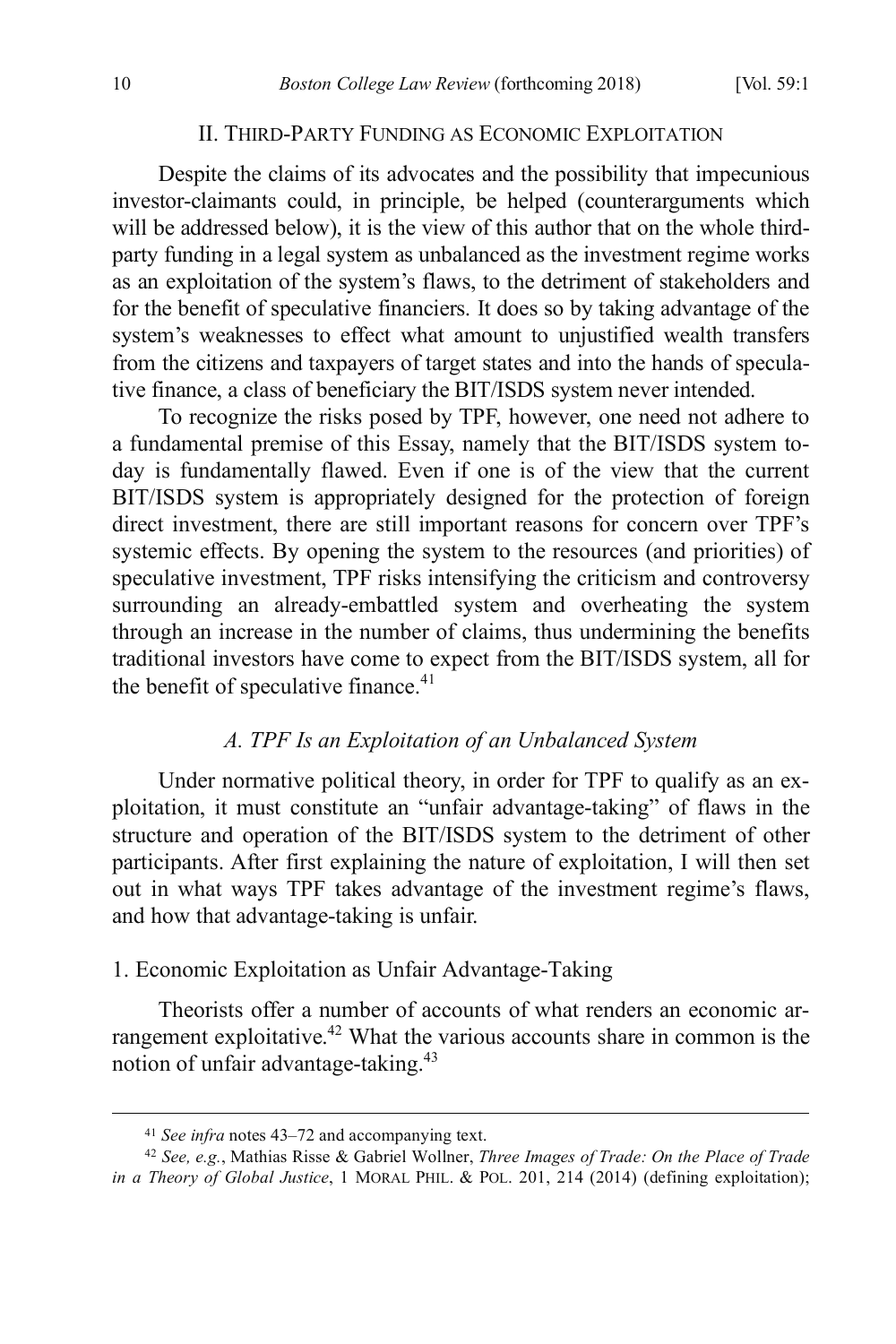Unfair advantage-taking occurs when there is a flaw in the circumstances of the transaction, what Risse and Wollner call a "moral defect" in a distribution and its history.44 This flaw might be an injustice in background conditions, a vulnerability, $45$  a rights violation, or some other form of disabling disrespect.46 Whatever its nature, the flaw operates in a specific socio-economic context between parties to result in one party accepting—seemingly inexplicably—a bargain that is *not fair*, though with no evidence of direct coercion.<sup>47</sup> We characterize the party benefitting from the flaw as exploiting the situation, and the vulnerable party as the exploited party.

#### 2. Why TPF in ISDS Is an Exploitation of States Through the BIT Regime

TPF is an exploitation because in the context of the current BIT/ISDS system it constitutes a case of unfair advantage-taking. TPF funders are intentionally targeting the BIT/ISDS system as a speculative investment vehicle due to its unique structural characteristics. <sup>48</sup> They are doing this in order to achieve wealth transfers—in the form of TPF-funded settlements or arbitral awards—which represent unjustifiable transfers from target states and their citizens.

## *a. TPF Takes Advantage of the BIT/ISDS Regime by Design*

That TPF is a case of *intentional* advantage-taking of the BIT/ISDS regime can hardly be denied. By funders' own account, TPF involvement in ISDS is predicated on precisely those aspects of the system that are most subject to criticism today.

To begin with, there is the basic structure of the ISDS system. TPF funders fully recognize that under BITs, states have no substantive rights

Matt Zwolinski*, Structural Exploitation,* 21 SOC. PHIL. & POL'Y 154, 156–57 (2012) (explaining exploitation in the context of economic arrangements).

<sup>43</sup> Risse & Wollner, *supra* note 42, at 214; Zwolinski, *supra* note 42, at 156–57. *See generally*  ALAN WERTHEIMER, EXPLOITATION (1996) (explaining exploitation as a situation where one party takes advantage of another party).

<sup>44</sup> Risse & Wollner, *supra* note 42, at 215.

<sup>45</sup> Vulnerability is a useful term to describe a situation that makes one ripe for exploitation, whether an individual or a state.

<sup>46</sup> *See* Robert E. Goodin, *Exploiting a Situation and Exploiting a Person*, *in* MODERN THEO-RIES OF EXPLOITATION 166, 166–71 (Andrew Reeve ed., 1987) (explaining exploitation as a situation where one party takes advantage of another party).

<sup>47</sup> *See* Zwolinski, *supra* note 42, at 158–61(proposing that we consider exploitation in terms of fairness and injustice on a micro and macro level).

<sup>48</sup> *See* EBERHARDT & OLIVET, *supra* note 1 at 58–59 (discussing different types of exploitation).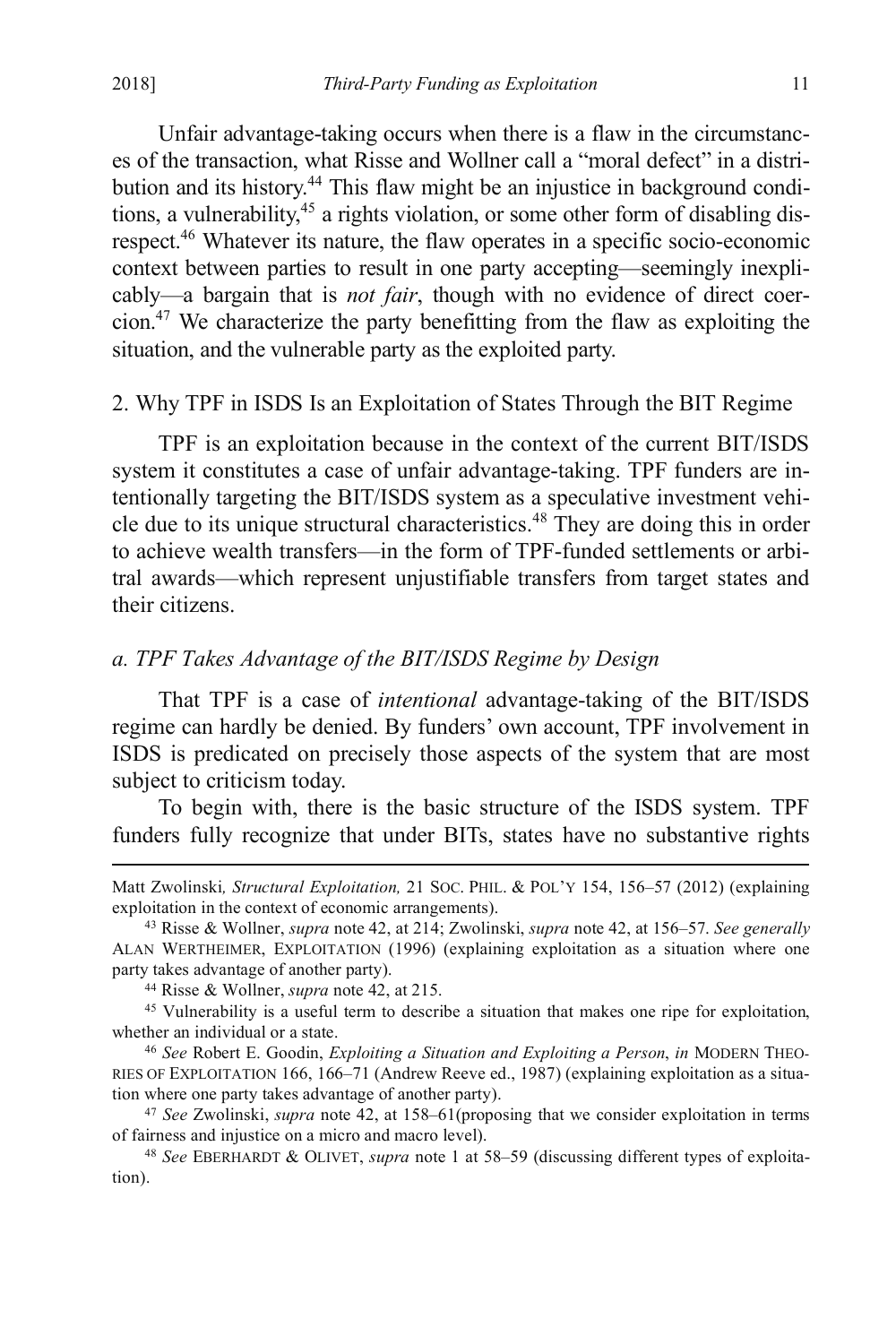and therefore cannot assert counterclaims or offsets which would jeopardize or reduce any recovery. Moreover, ISDS gives claimants a direct voice in the selection of adjudicators and arbitration rules, allowing TPF funders a degree of influence over the tribunal that is unthinkable in domestic civil litigation. Finally, the awards are unappealable and legally binding, and the global investment market makes ignoring an arbitral award a very risky course of conduct for any responding state concerned with its investment rating.<sup>49</sup>

Jurisprudential trends in investment arbitration also make conditions better for TPF and worse for states. Current expansive trends in arbitral interpretation of key BIT doctrines such as fair and equitable treatment ("FET") favorably alter the TPF risk calculus, making it more likely that states will face an increasing number of ISDS claims and an eroding legal basis for defending against those claims. <sup>50</sup> The positive effects of these trends for TPF, and the negative effects for states, are magnified in a system that allows losing states no right of appeal, meaning that there is no coherent system for addressing jurisprudential outliers and moderating at an appellate level interpretive approaches taken at the tribunal level.

The investment portfolio model of TPF that is fast becoming the norm also means that claimants will be incentivized to take more chances with weaker and riskier claims, contrary to what TPF proponents claim. The costs of losing (spread over the portfolio) are low relative to the possible gains from either settling or in fact prevailing on a novel theory in that arbitration and, potentially, an even more lucrative one in the future.

Thus, in an already unbalanced system, funders confer additional advantages on investors (advancing at the same time their own interests) in a growing number of claims against responding states with limited substantive rights and no appellate rights. This is an additional challenge for states that are already burdened by competing sovereign budgetary responsibilities to many stakeholders and that hold an attractive monopoly on the taxing power.

#### *b. TPF Advantage-Taking is Unfair*

But is this advantage-taking *unfair*? In the view of this author, it is, and resoundingly so. First, TPF represents a threat to fairness because it increases the resources available in a dispute to an already privileged class of in-

 <sup>49</sup> *Id.* at 56–61.

<sup>50</sup> *See generally* Sebastián López Escarena, *Investment Disputes* Oltre Lo Stato*. On Global Administrative Law, and Fair and Equitable Treatment*, 59 B.C. L. REV. (forthcoming 2018) (discussing the doctrine of fair and equitable treatment).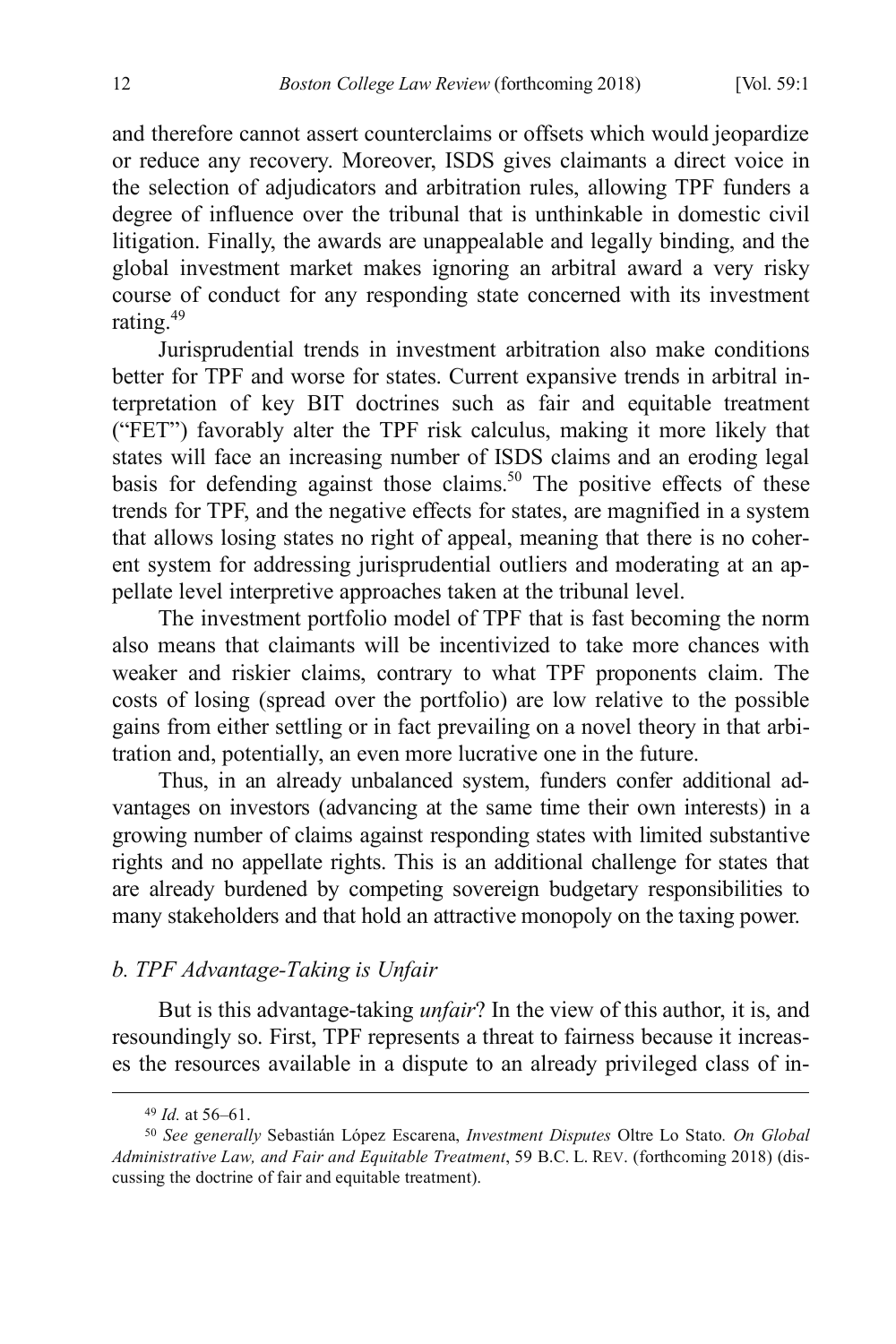vestor-claimants, to the detriment of other stakeholders who are not granted similar benefits and will bear the additional costs. TPF thus gives a small class of investors even more resources to prosecute an increasing number of claims against constrained states in (to the author's eye) an already unbalanced system. Moreover, it introduces a new class of beneficiaries, TPF funders, who were not originally intended as beneficiaries and yet who will profit from this system to the tune of somewhere between 30 and 50% of any settlement or award.

Second, this advantage comes at a significant cost to target countries and their citizens. It has been estimated to cost states an average of \$8 to \$10 million dollars to defend against a claim, even a spurious one.<sup>51</sup> Moreover, states either lose or settle two-thirds of all investment disputes, adding settlement or judgement costs to these litigation costs.<sup>52</sup> The scale of impact of these costs can be appreciated from a number of interacting factors: the upwardly-trending size of arbitral awards (recently averaging approximately \$522 million per dispute),<sup>53</sup> the share of these awards that goes to TPF (estimated at 30 to50% although precise data is hard to come by due to se $crecy$ ),  $54$  and the increase in TPF-funded ISDS claims filed, part of the general increase in investment claims. 55

 <sup>51</sup> U.N. Gen. Assembly, Report of Working Group III (Investor-State Dispute Settlement Reform) on the Work of Its Thirty-Fourth Session (Vienna, 27 Nov.–1 Dec. 2017), Comm'n on Int'l Trade Law, U.N. Doc. A/CN.9/930 (2017).

<sup>52</sup> UNCTAD, *Recent Trends in IIAS and ISDS*, IIA ISSUES NOTE NO. 1, Feb., 2015, at 7, https:// unctad.org/en/PublicationsLibrary/webdiaepcb2015d1\_en.pdf [https://perma.cc/T5B6-X9FX] (noting that funders win in 37% of cases and settle in 28% of cases).

<sup>53</sup> UNCTAD, *Special Update on Investor-State Dispute Settlement: Facts and Figures*, IIA ISSUES NOTE NO. 3, Nov. 2017, at 1, 5, https://unctad.org/en/PublicationsLibrary/diaepcb2017d7\_ en.pdf [https://perma.cc/9MWW-KYP3] (noting an average of \$522 million awarded per successful claimant). 54 Van Boom, *supra* note 18, at 30 (noting that investors generally receive between 30–50%

of the arbitration award).

<sup>55</sup> Although data on the extent of TPF in the BIT/ISDS system is hard to come by, in domestic litigation Australia, for example, saw an estimated 16.5% increase in claims filed after relaxing its TPF prohibitions. Moreover, a 2015 survey of investment lawyers by Queen Mary Law School found that 39% of respondents had encountered TPF in practice. *See* James Egerton Vernon, *Taming the "Mercantile Adventurers": Third Party Funding and Investment Arbitration—A Report from the 14th Annual ITA-ASIL Conference*, KLUWER ARBITRATION BLOG (2017), http://arbitrationblog. kluwerarbitration.com/2017/04/21/taming-the-mercantile-adventurers-third-party-funding-and-in vestment-arbitration-a-report-from-the-14th-annual-ita-asil-conference/ [https://perma.cc/EHD7- FMVT] (citing to the 2015 Queen Mary/White & Case International Arbitration Survey); Tara Santosuosso & Randall Scarlett, Essay, *Third-Party Funding in Investment Arbitration: Misappropriation of Access to Justice Rhetoric by Global Speculative Finance*, 60 B.C. L. REV. E. SUPP. (forthcoming 2019), http://lawdigitalcommons.bc.edu/ljawps/8/ (discussing flaws in the "access to justice" argument in favor of TPF).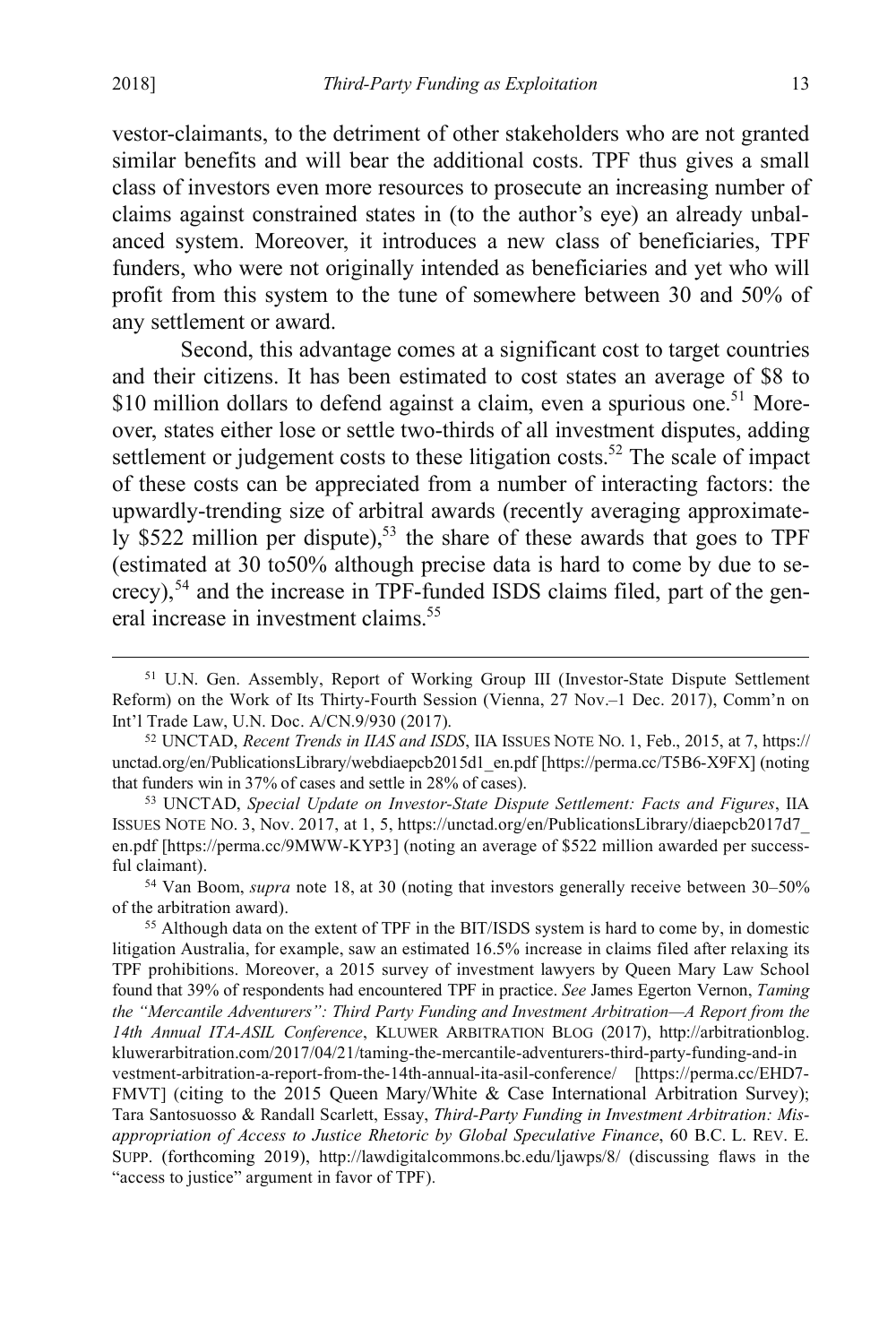What is even worse from a fairness point of view is that these settlements and awards will ultimately be paid by a large class of stakeholders underrepresented in the current system: the respondent state's public, who as taxpayers and citizens are the "residual risk-bearers" in the current system. The public pays in the form of both fiscal and welfare burdens because losses and settlements must (1) be paid out of the public fisc, with (2) money that is therefore no longer available for social welfare or other government spending priorities.<sup>56</sup> This is markedly different from the equities of domestic TPF litigation between commercial parties, where the costs of losing the case are borne by a commercial entity and its shareholders.

# *c. TPF in ISDS Results in Unjustified Wealth Transfers*

For all these reasons, a settlement or arbitral award in a TPF-funded case can be understood as an unjustified wealth transfer. One can justify, at least in principle, an award or settlement paid to a traditional ISDS claimant on the basis of the larger "social contract of investment" between the investor, the host country and its stakeholders. In that contract, the original investor put its capital at risk and to work in the host country, offering development benefits in exchange for investment returns and a degree of legal protection. On the contrary, TPF funders are not parties to this social contract and TPF "investment" is purely speculative, at no time offering even the possibility of any development benefits to the host country that might mitigate the equities of any subsequent arbitration-based transfers.

This would be morally problematic even in cases where the respondent state is wealthy (should TPF funders decide to come after such states, which is unlikely), but it is particularly egregious (and sadly more frequent) when the transfers come from the citizens of developing and newly industrialized states, as they are likely to do, given that TPF funders have admitted taking development status into account in their preliminary evaluation of a potential claim/investment.57 Such states are particularly vulnerable to TPF, given that the vast majority (88%) of all claimant investors are from high-income countries, and developing countries successfully defeat investment claims only about half as often as developed countries do. 58

 <sup>56</sup> Moreover, regulatory settlements (for example, waivers of environmental law requirements) can impose negative externalities on the public as well.

<sup>57</sup> ROUND TABLE, *supra* note 17.

<sup>58</sup> Thomas Schultz & Cédric Dupont, *Investment Arbitration: Promoting the Rule of Law or Over-Empowering Investors? A Quantitative Empirical Study*, 25 EUR. J. INT'L L. 1147, 1154, 1266–67 (2015).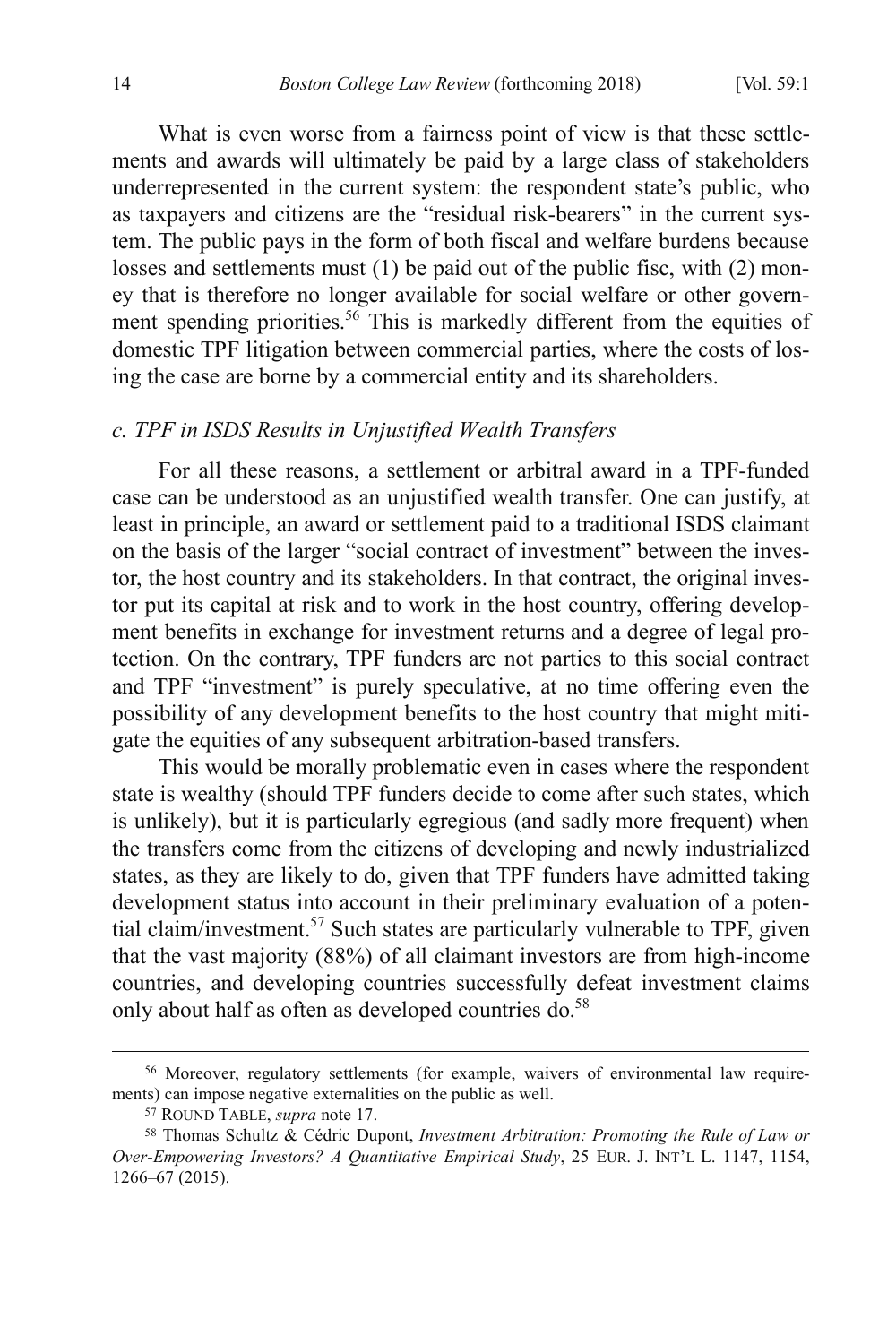For all these reasons, such transfers (in the form of TPF-funded awards) should be considered as *prima facie* unjustified—in fact, they appear to turn generally accepted norms of fairness upside down, amounting to an uncompensated taking from the less-favored many for the benefit of the wealthy few, with no compensating social justification.<sup>59</sup> Unless TPF advocates can justify such transfers, allowing speculative finance a stake in the outcome of ISDS claims, a voice in the determination of which cases to bring, which arbitrators to choose, and which cases to settle amounts to nothing less than a deliberate exploitation of the flaws in the BIT system for the benefit of speculators and at the cost of already-burdened respondent states, their taxpayers, and citizens. It is to those justificatory efforts that we now turn.

## *B. ISDS Wealth Transfers to TPF Funders Cannot Be Justified*

Attempts by TPF proponents to justify the role of TPF in ISDS offer three kinds of arguments in its defense. First, even conceding some TPFrelated costs, TPF proponents argue that such costs are justifiable given the need to increase access to justice. Second, they argue that, given the fact that the claimant remains in all cases the original productive investor, the claimant's choice of financing mechanisms is irrelevant to the underlying equities of the situation. Finally, TPF advocates could claim that the availability of litigation finance in investment arbitration could lead to an increase in productive investment, if potential investors know they need not face alone the high costs of vindicating their rights under the treaties in any future arbitrations. All three rationales, however, fail to adequately justify this practice.

# 1. TPF Is Not About Access to Justice

Proponents of TPF in ISDS have drawn justification from traditional TPF rationales, arguing that funding of investment claims provides access to justice for investors who wish to seek redress but lack sufficient financial resources. This is a view favored by funders, as it frames their role as a vital one, which facilitates and contributes to global economic justice. $60$  In the ISDS context, however, this rationale is fundamentally flawed—the role of

 <sup>59</sup> Ironically, they also run counter to basic investment rules against expropriation, in that they serve no public purpose and offer no compensation to the burdened.

<sup>60</sup> *See* Kelsie Massini, *Risk Versus Reward: The Increasing Use of Third Party Funders in International Arbitration and the Awarding of Security for Costs*, 7 Y.B. ARB. & MEDIATION 323, 325 (2015) (discussing reforms to TPF in international investment law).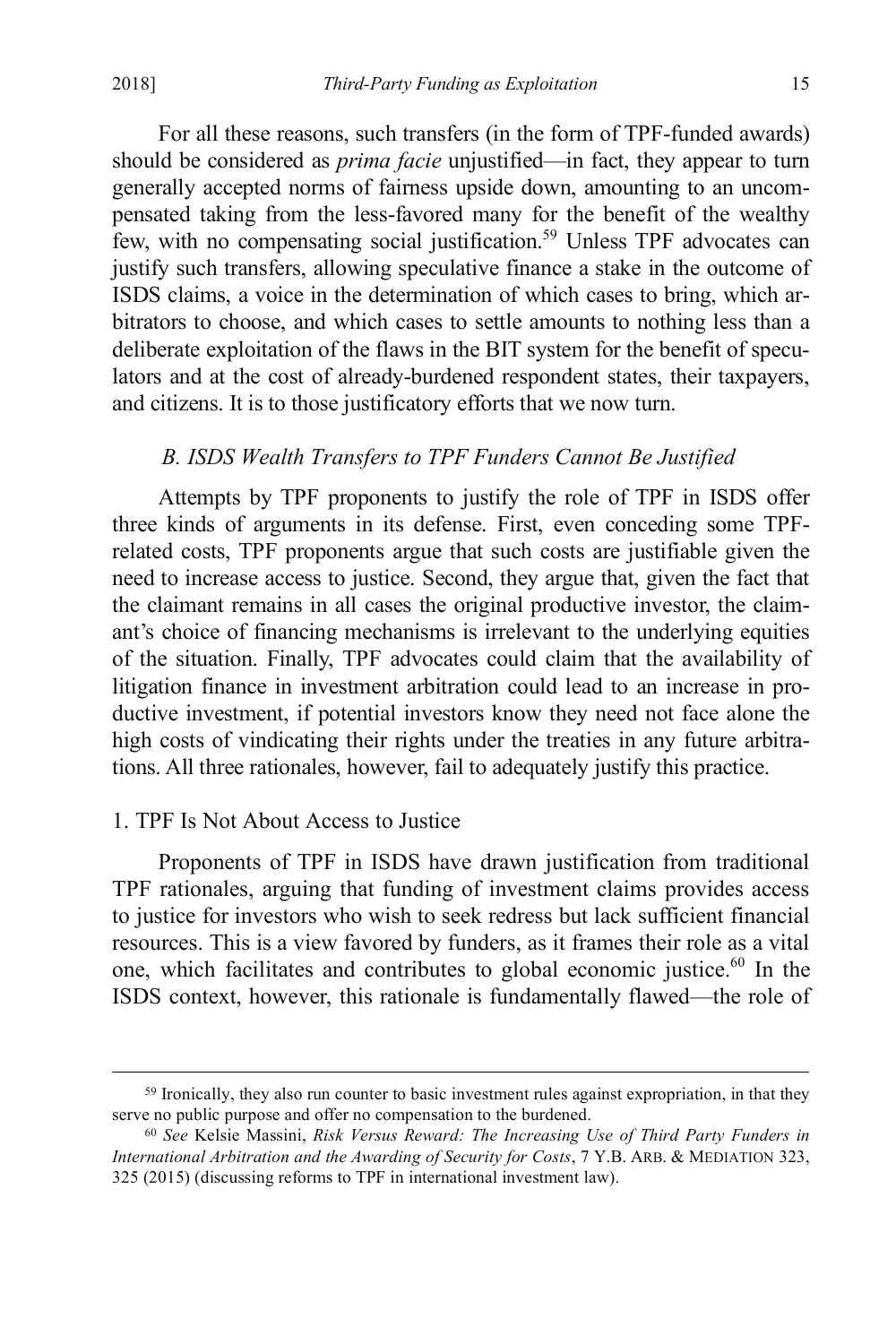TPF in the ISDS system cannot be equated with providing financing for disadvantaged claimants.<sup>61</sup>

Traditionally access to justice has meant capacity-building for social justice, or, in other words, providing financing or other support for parties who lack the human and financial resources to litigate. In contrast, as TPF funders readily and publicly acknowledge, TPF in ISDS is primarily about balance-sheet management, offering well-resourced claimants the ability to minimize the risk associated with bringing a claim, and does not focus on providing funding to impecunious or disadvantaged claimants.<sup>62</sup>

In fact, when one considers access to justice in its broadest social context, TPF actually risks impairing access to justice for developing respondent states and their citizens. TPF funding exacerbates the inherent imbalance in the BIT system, disproportionately affecting already disadvantaged states' ability to control regulatory change within their borders and deliver important social welfare benefits. TPF further shifts power and resources towards private investors, which can in turn negatively impact the political affairs and social welfare of developing nations by sapping their resources.<sup>63</sup>

# 2. TPF Does in Fact Alter the Equities of Investment Arbitration

It could be argued that, at least formally speaking, the presence of TPF in ISDS arbitration does not change the identity of the claimant, nor the fact

 <sup>61</sup> *See* Santosuosso & Scarlett*, supra* note 55 (arguing that "it seems morally objectionable to allow speculation in the context of ISDS, where outcomes can result in devastating economic implications for developing nations, even if in limited circumstances a claimant actually is impecunious and thereby granted access to justice through the involvement of a funder").

<sup>62</sup> *Id.* In fact, in the words of a leading TPF funder:

Much of the focus of the litigation finance market today is on the growing corporate utilization of funding by large, well-resourced entities, who are looking for ways to manage risk, reduce legal budgets or take the cost of pursuing arbitration off-balance sheet, or other business reasons for not wanting to allocate resources to financing an arbitration matter.

Christopher P. Bogart, *Third-Party Financing of International Arbitration Global Arbitration Review*, GAR (Oct. 14, 2016), https://globalarbitrationreview.com/insight/the-european-arbitrationreview-2017/1069316/third-partyfinancing-of-international-arbitration [https://perma.cc/DB4W-73TX]. Christopher Bogart is the co-founder and CEO of Burford Capital. *Christopher Bogart*, BUR-FORD CAPITAL, http://www.burfordcapital.com/directory/christopher-p-bogart/ [https://perma.cc/ 9VMB-GCLV].

<sup>63</sup> Public health, public safety, and environmental protection measures have all been challenged under the BIT/ISDS system and developing states cannot weather the burden to public finances that even non-public welfare arbitration claims will create when paid out of public finances. *See* EBERHARDT & OLIVET, *supra* note 1, at 7 (discussing the negative impact of investment arbitration on developing nations).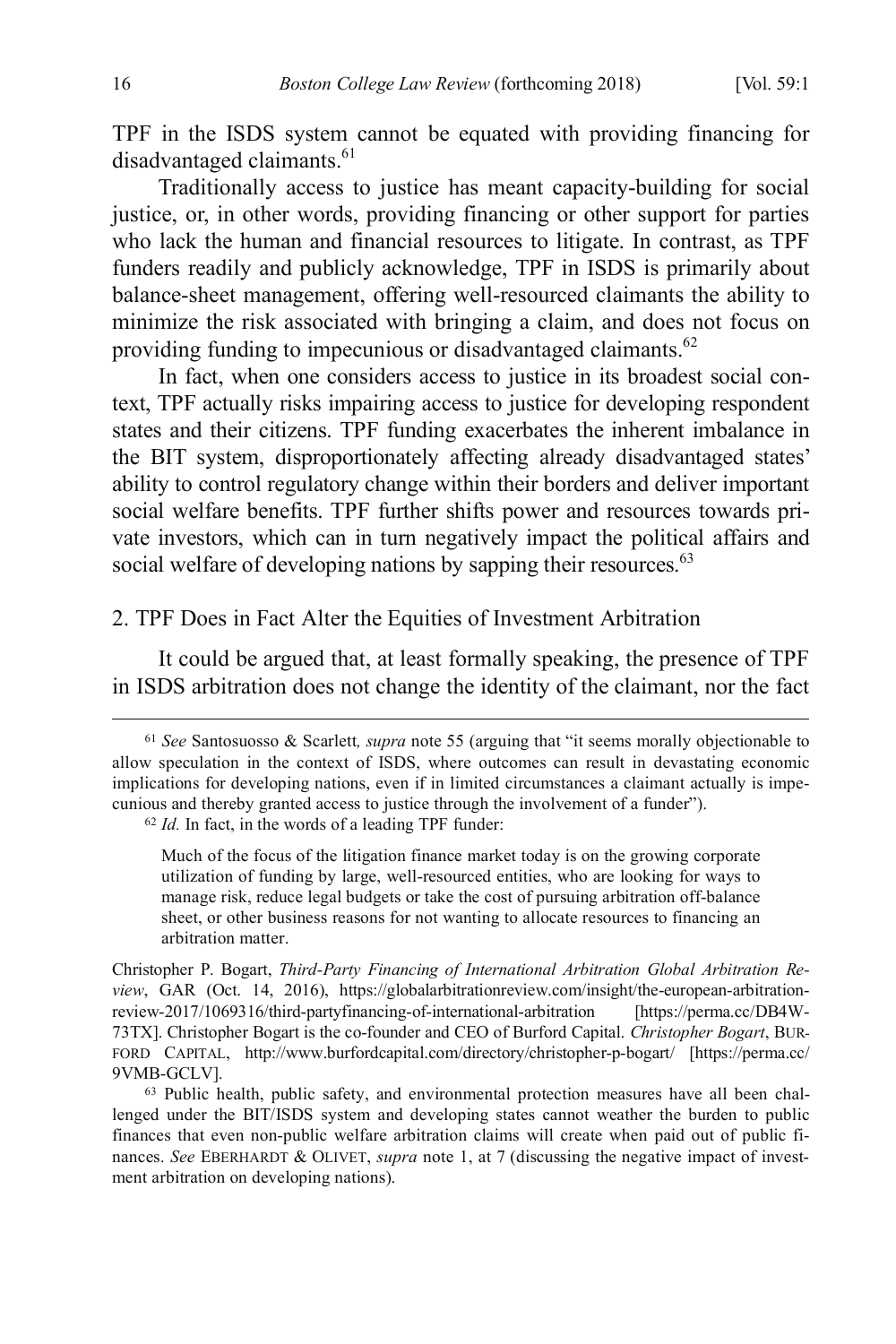that in principle the entire award goes to the claimant. In that sense, how the claimant has decided to fund its claim and allocate the award (or settlement) should not affect the underlying equities of ISDS arbitration. Investors file claims, arbitrators adjudicate them, and, if the claim is successful, states pay them—business as usual.

TPF does not mean business as usual, however, but quite the opposite. The role of TPF funders in case management decisions means that the goals and interests of speculative finance—maximizing return on investment in a context (a system to facilitate long-term productive investment) in which TPF funders as speculators are not repeat players—may take the place of the goals and interests of a traditional claimant who must balance settlement value against the risks, costs (to their own funds), and possible returns of litigation in the context of a possibly ongoing business relationship.<sup>64</sup> This is precisely the risk that common law notions of maintenance and champerty were intended to prevent.

To this must be added the systemic effects of TPF investment, with available (though limited) evidence suggesting that TPF is both increasing the number of claims filed and increasing the likelihood that weaker claims will be pursued.<sup>65</sup> Both trends increase the burden on already-burdened states to defend against or settle such claims, while undercutting the justification for this.

Finally, there are the differences in the political economy of ISDS arbitration when compared with the civil litigation and commercial arbitration environments TPF originally came from. The underlying asymmetry of BITs—the fact that under BIT rules, only states face the risk of large damage payments versus private litigants in any TPF-funded commercial litigation or arbitration—means that TPF changes the game unilaterally for states in a way it does not for commercial parties.

Finally, the fact that in ISDS arbitration the residual risk bearers for the losing states are citizens and taxpayers, not the shareholders of private enterprise, means that the investor's decision about funding does affect the equities in that it affects the source of TPF returns on investment. We should be concerned when states and their citizens, not other shareholders, bear the brunt of TPF wealth-maximization.

<sup>&</sup>lt;sup>64</sup> This risk is heightened by the fact that conflicts rules for TPF funders, investors and their counsel are unclear, and relationships among TPF funders, investors' counsel and even arbitrators are complex and murky. *See* ROUND TABLE, *supra* note 17 (discussing possible reforms to the TPF system).

<sup>65</sup> EBERHARDT & OLIVET, *supra* note 1, at 7.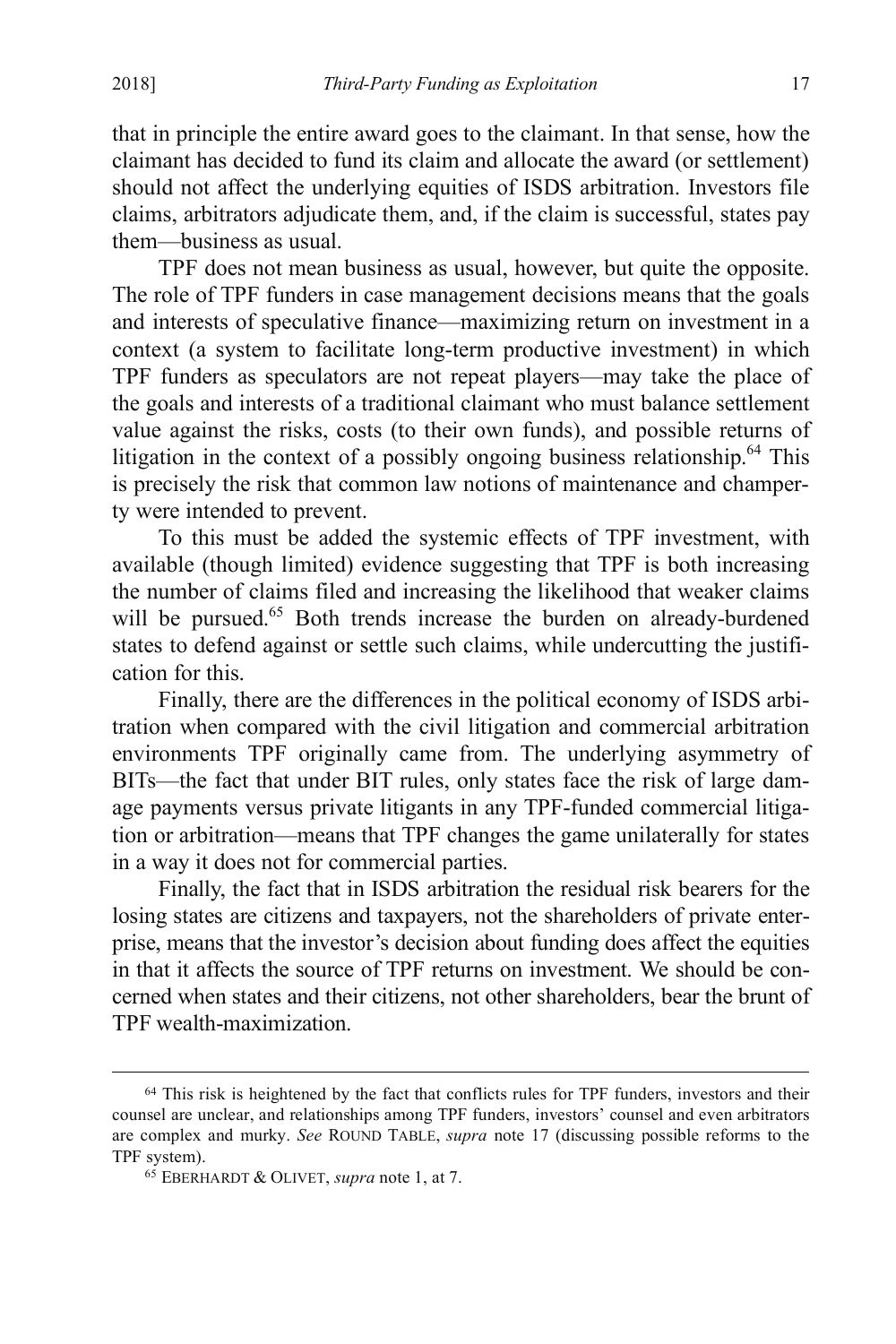# 3. There Is No Evidence That the Availability of TPF Promotes Foreign Direct Investment

If the availability of TPF funding could be shown to promote an increase in foreign direct investment ("FDI") flows because it reduced a potential investor's future legal costs, this could offer justification for the public and systemic costs of TPF. There is no evidence, however, suggesting that the availability of TPF would in fact increase the amount of FDI, the only compensating factor that could potentially be of benefit to states and their citizens.

Given the secrecy surrounding TPF in ISDS, it is difficult to determine with precision the extent to which TPF is involved in ISDS, making it impossible to determine if any increases in FDI would be TPF-related. Available evidence suggests that it is unlikely that TPF would have such an investment-promoting effect. To begin with, the economic data on the role of BITs in increasing FDI is inconclusive.<sup>66</sup> It seems likely that if BITs have no clear effect on FDI, then the availability of litigation funding would have even less effect. Moreover, there is a recent study suggesting that even proinvestor reforms to the provisions of investment agreements similarly have no clear incentivizing effect on FDI.<sup>67</sup>

Instead, what seems clear (but again, on survey and anecdotal evidence only), is that the number of *disputes* against states is increasing, which by itself offers no benefit whatsoever to states or their citizens.<sup>68</sup> Insofar as the availability of TPF is a factor promoting this increase, the social justification for TPF in ISDS only gets weaker.

#### *C. Even the Regime's Defenders Should Fear TPF*

It is a fundamental premise of this argument that the current BIT/ISDS system is flawed and that TPF funders take advantage of these flaws to the detriment of traditional stakeholders. Proponents of the ISDS system as currently constituted should also recognize, however, that opening the ISDS system to TPF is unwise for anyone relying on the system's long-term survival.

 <sup>66</sup> *See* AISBETT ET AL., *supra* note 37, at 35–51(noting the increased use of TPF in international arbitration venues).

<sup>67</sup> *See* Cree Jones, *Do Legal Remedies Promote Investment? New Evidence from a Natural Experiment in the Investment Treaty Network* (forthcoming), https://papers.ssrn.com/sol3/papers. cfm?abstract\_id=3204964 (discussing the effect of international legal remedies on TPF investments).

<sup>68</sup> EBERHARDT & OLIVET, *supra* note 1, at 8 (noting the large increase in investor-state arbitration).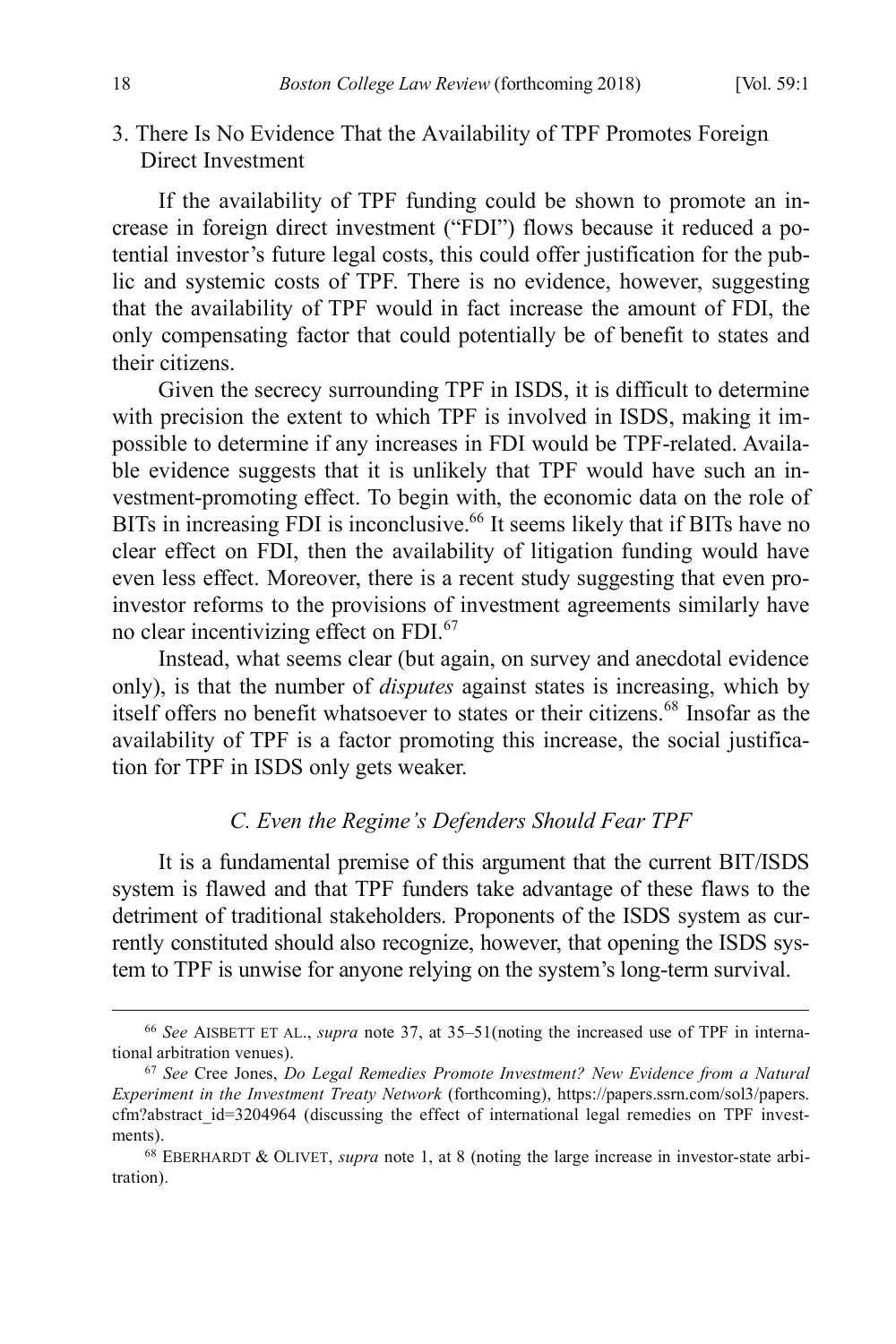Whether or not one considers the many critiques of the BIT/ISDS system to be valid, it is clear that together they create a legitimacy crisis for the regime. Not only are many states, stakeholders, academics, and civil society organizations highly critical of the regime, but there have also been recent high-profile exits from the regime, and significant changes in policy on the part of a number of states that span the development spectrum. $69$ 

In this environment, the growing role of TPF in ISDS risks further overheating ISDS to the point of collapse, giving resentful states additional reasons—and excellent public relations talking points—for exiting the regime. This may not be in the long-term interest of traditional FDI investors, insofar as they are counting on the long-term viability of ISDS for the protection of their traditional—and legitimate—investment interests.<sup>70</sup> For similar reasons, business and commercial interests in the United States of America have, through the Chamber of Commerce, resisted the rise of domestic TPF-funded litigation as inimical to the long-term health of the civil litigation and arbitration systems its business membership depends on.<sup>71</sup>

TPF thus creates risks that threaten the long-term viability of ISDS and the current international investment regime. Allowing TPF to skew the BIT/ISDS system into a facilitation mechanism for controversial wealth transfers for the benefit of speculators hurts everyone else, including traditional stakeholders such as FDI investors.

# III. ADDRESSING THIRD-PARTY FUNDING AS EXPLOITATION THROUGH LAW REFORM

As an exploitative mechanism for unjustified wealth transfers, TPF should be barred from all ISDS cases until the system is fundamentally reformed both substantively and procedurally. At present, however, the TPF industry is in the midst of an aggressive worldwide lobbying campaign to

 <sup>69</sup> *See The Arbitration Game*, THE ECONOMIST (Oct. 11, 2014), https://www.economist.com/ finance-and-economics/2014/10/11/the-arbitration-game [https://perma.cc/4EE6-X428] (noting that the United States, Australia, India, South Africa, and Ecuador, for example, have all exited or are renegotiating their ISDS commitments). *Id.* Canada must now also be added to this list. Heather Gies, *NAFTA Out, USMCA In: What's in the Canada, Mexico, US Trade Deal?*, AL JAZEERA (Oct. 1, 2018), https://www.aljazeera.com/news/2018/10/nafta-usmca-canada-mexicotrade-deal-181001195545440.html [https://perma.cc/HT59-8PBM].

<sup>70</sup> Industries making capital-intensive long-term investments, such as the automotive and automotive parts industries, view any threat to the stability of ISDS as inimical to their interests, including threats from the backlash to TPF's effects. *See* Interview with Cécile Toubeau, Dir., Better Trade & Regulation, Transp. & Env't (Apr. 23, 2018).

<sup>71</sup> BEISNER & RUBIN, *supra* note 3, at 1–2 (suggesting possible reforms to the TPF system).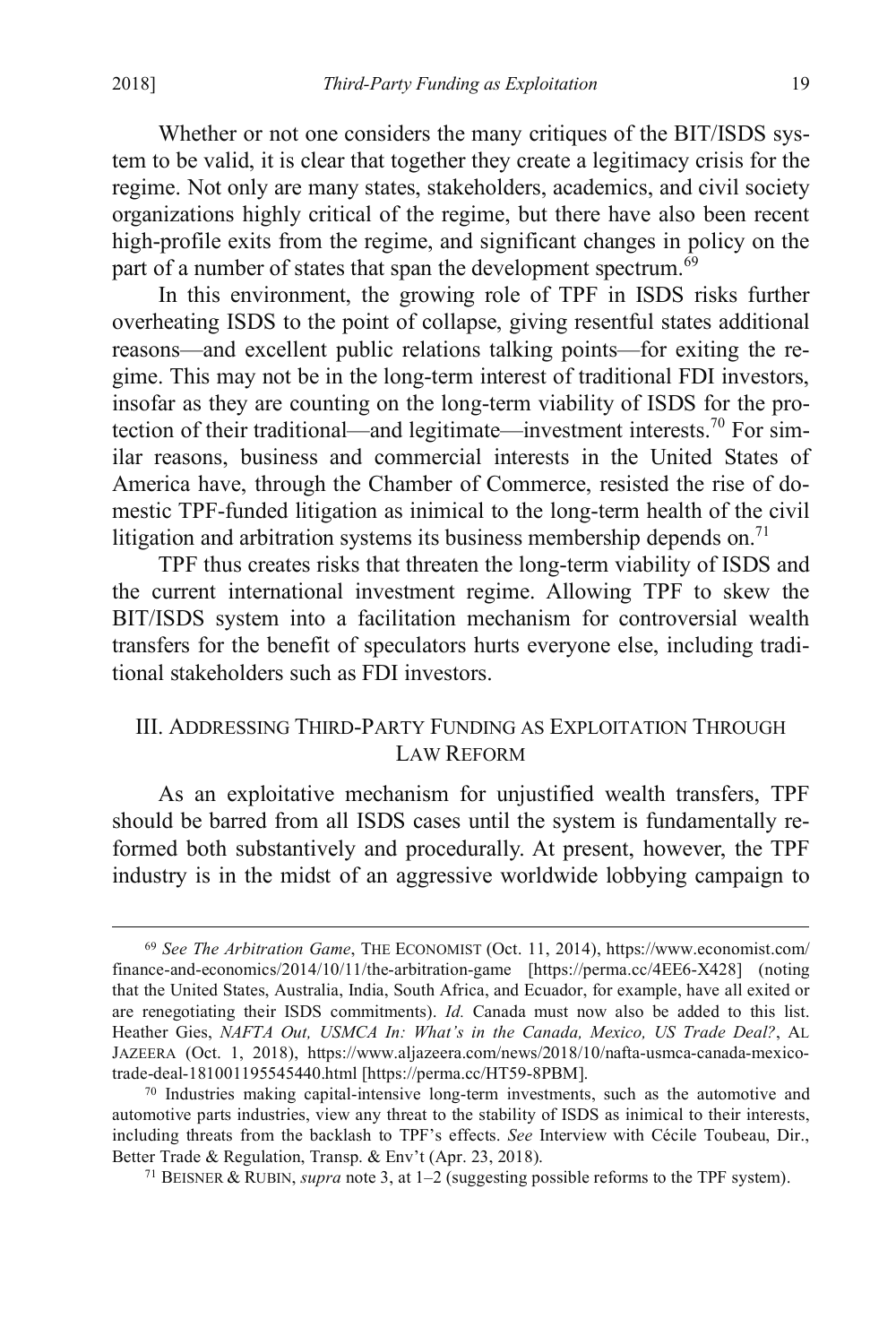increase the number of jurisdictions permitting  $TPF<sup>72</sup>$  Moreover, the industry has undertaken an attempt at self-regulation and produced a report ("Report"), sponsored by the International Council for Commercial Arbitration and the Queen Mary Law School, which not only fails to recognize adequately the detrimental role of TPF in ISDS, but also seeks to normalize it TPF in ISDS and facilitate its increased use.<sup>73</sup> Together these efforts create serious risks for all stakeholders, and contradict sound public policy.

# *A. Regulation Is Not Enough*

Although the Report offers useful recommendations for addressing important ethical and professional issues raised by TPF across a range of dispute platforms, it almost entirely sidesteps the risk of exploitation of TPF in the ISDS system.<sup>74</sup> For this reason, the Report risks doing more harm than good in the area of investment because it normalizes an exploitative practice under the guise of regulating it.75

The Report adopts a disclosure-based regime with conflict of interest rules.76 This is not an unprincipled view in itself and represents an improvement over the status quo. However, given the stakes involved, the exploitative nature of TPF in ISDS, and the costs to respondent countries' taxpayers and citizens, it is not enough of a regulatory response. Certainly, it is a step in the right direction to know who is exploiting the Great Asymmetry, by how much, and for whose benefit, but in light of the fundamental inequities described above it is inadequate. By failing to conclusively acknowledge the underlying structural risks of TPF in ISDS, the Report amounts to a call for regulated exploitation, whatever the bona fides of its authors.<sup>77</sup>

Moreover, at a rhetorical and strategic level, the approach of the Report itself implies that the *presence* of TPF in ISDS is beyond regulation or review, that there will be no further public consideration or regulatory response except to moderate some of its effects.<sup>78</sup> One can see in the careful wording

 <sup>72</sup> Burford Capital, for example, touts its role in lobbying the Hong Kong and Singapore governments to relax rules against maintenance and champerty and create TPF opportunities in the investment arbitrations they host. 2017 ANNUAL REPORT, *supra* note 18, at 11.

<sup>73</sup> *See generally* ICCA, REPORT OF THE ICCA-QUEEN MARY TASK FORCE, *supra* note 4.

<sup>74</sup> *See id.* at 255–56 (discussing concerns about TPF in an ISDS system).

<sup>75</sup> *See id.*

<sup>76</sup> *See id.* at 81 (encouraging self-disclosure by parties of TPF, authorizing forced disclosure at the direction of the tribunal, and authorizing measures to mitigate conflicts of interest that arise as a result of TPF).

<sup>77</sup> *See generally id.*

<sup>78</sup> *See id.* at 255–56.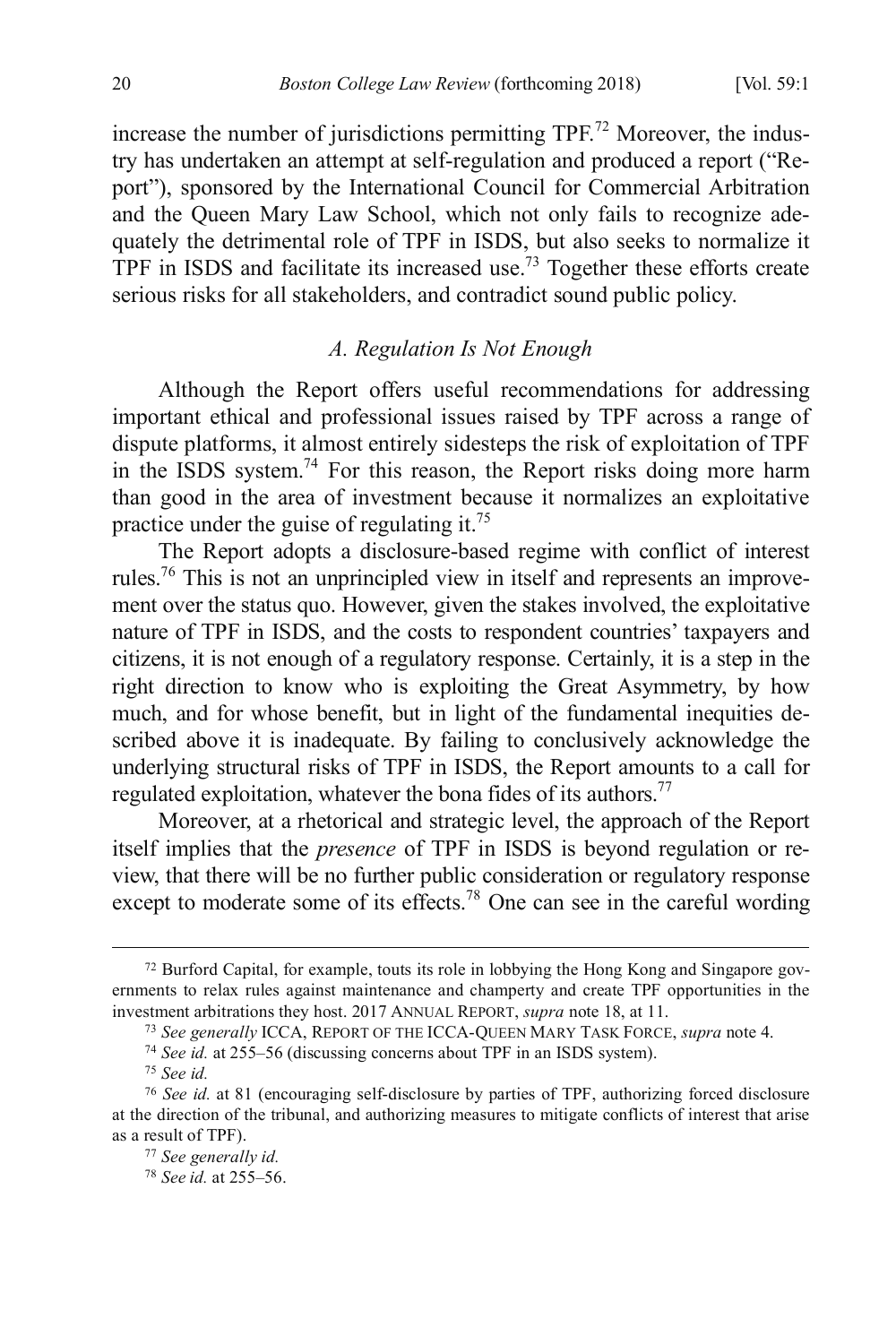of Chapter Eight, for example, that the Task Force had to contend with strong differences of opinion on this question.<sup>79</sup> Nevertheless, there is reason for concern that, by its omissions and elisions, the ISDS portions of the Report will be read more as a ratification of the status quo with respect to TPF than as the opening contribution to a searching and public-minded regulatory conversation on TPF and investment arbitration that the Report ostensibly seeks to be.

Thus for the reasons set forth above, and the Report's recommendations notwithstanding, TPF should be barred from all ISDS cases until the system is fundamentally reformed both substantively and procedurally. Simple disclosure is not an adequate remedy when the structural defects of the system are so basic and so prone to exploitation. Allowing TPF to operate within ISDS—even under an enhanced disclosure regime—reduces an institution designed to protect and incentivize allocations of development capital, address injustice (albeit imperfectly), and maintain order, into a speculative investment opportunity. This is the kind of economic distortion of dispute resolution that traditional prohibitions on maintenance and champerty were designed to prevent.

This pattern—de-regulating traditional safeguards in order to facilitate speculative finance's exploitation of a substantive regime for extraordinary short-term gain—bears an uncomfortable similarity to the regulatory decisions taken in the United States, such as the elimination of the Glass-Steagall Act, that gave speculation an increased role in home mortgage finance, creating tremendous wealth for a few but also unleashing the greatest global economic recession since the 1920s.<sup>80</sup> Granted, the systemic risks from TPF in ISDS may not be as great as the systemic risks created by mortgage-backed securities and their relationship to financial derivatives, but for citizens of targeted countries the threats to wealth, savings, public goods, and public

#### *Id.* at 199–200.

<sup>80</sup> KATHLEEN C. ENGEL & PATRICIA A. MCCOY, THE SUBPRIME VIRUS 16 (2011) (discussing deregulation of the financial industry and its effect on the housing industry).

 <sup>79</sup> *Id.* at 199–226. These differing opinions can be seen in an introductory explanation to chapter 8:

One of the primary challenges was linguistic. The language used by different stakeholders in debates about investment arbitration can be particularly stark. Terminology that is part of the basic lexicon of one group of stakeholders is often regarded by those with competing views as inherently biased or unduly inflammatory. Despite these challenges, this Chapter aims to provide a full-throated presentation of competing viewpoints in a manner that both respects particular stakeholders' frame of reference, but also facilitates meaningful discussion.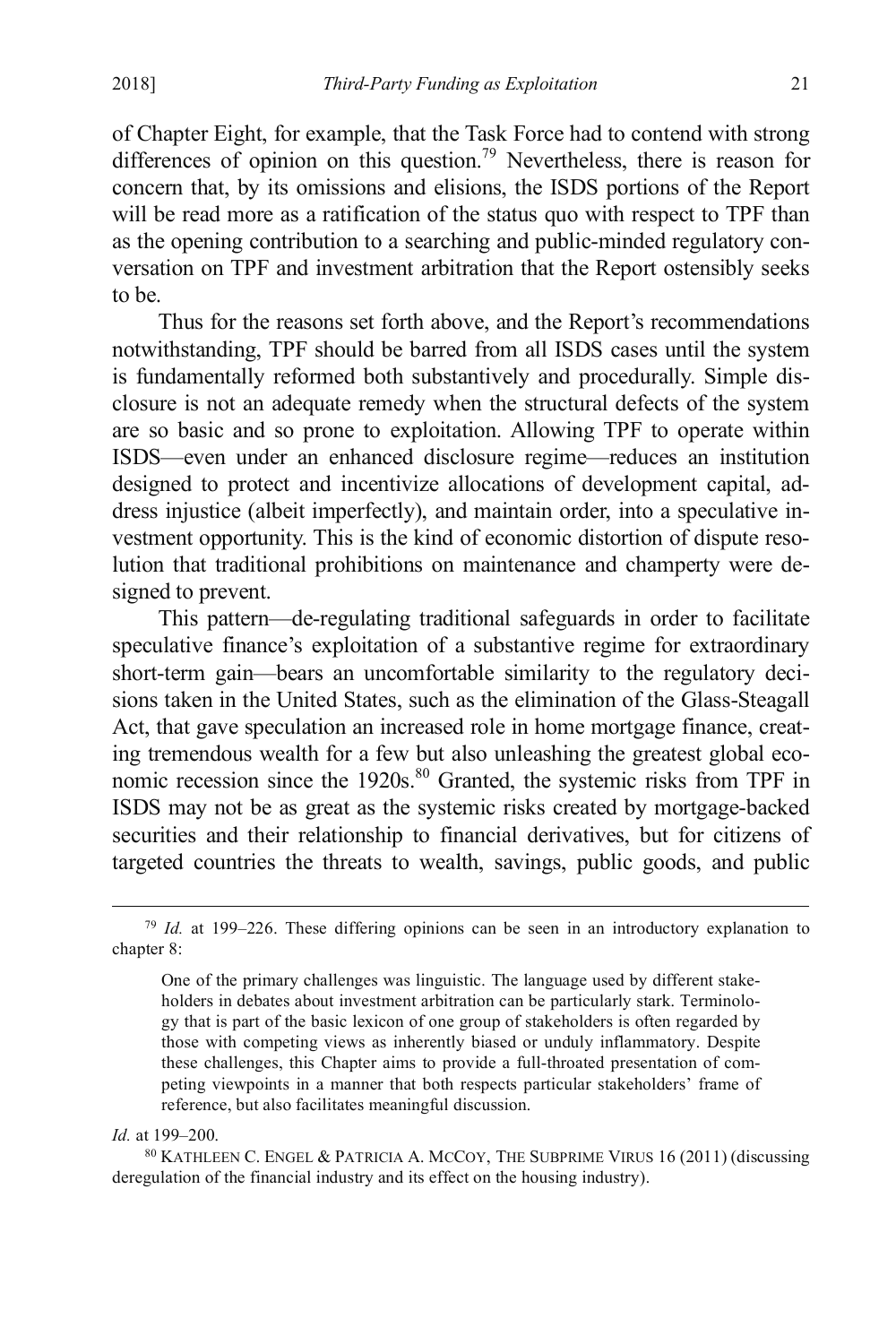welfare are equally great, as are the uncompensated wealth transfers which TPF effects from the needy many to a privileged few.

Prudent voices have expressed the view that until there is a richer empirical data set on the scale, role, and effect of TPF in ISDS, it would be premature to ban or heavily regulate  $TPF<sub>81</sub>$  Although this Essay recognizes the importance of data-driven regulation, it must also be recognized that the scale of current investment, even imperfectly estimated, and the increasing rate of TPF funding, suggest strong momentum and powerful financial interests behind increased TPF activity in  $ISDS$ .<sup>82</sup> Simply put, by the time we understand more empirically the full nature of the risks and effects, it may be too late to stop TPF. Certainly, many citizens of developing and other target countries will have seen public resources intended for their welfare diverted into portfolio returns to speculative financiers, at rates as high as seven-hundred percent-plus ROI.<sup>83</sup>

Under such conditions, it would seem that the precautionary principle, an established guideline of international law designed for such situations, would support quick action in the face of large-scale and potentially irreversible harm to human well-being.<sup>84</sup> Essentially, the precautionary principle reminds regulators that there is a social responsibility to protect the public from exposure to harm when a serious substantive investigation has

 <sup>81</sup> *See* Rachel Denae Thrasher, *Expansive Disclosure: Regulating Third-Party Funding for Future Analysis and Reform*¸ 59 B.C. L. REV. (forthcoming 2018) [hereinafter Thrasher, *Expansive Disclosure*].

<sup>&</sup>lt;sup>82</sup> It is difficult to determine with any precision the exact extent of TPF activity in investment arbitration, principally because TPF funders and funded litigants have been loath to disclose the presence of TPF and on what terms. There is, however, general consensus even within the arbitral community that the TPF presence is significant and increasing. *See* William Park & Catherine A. Rogers, *Third-Party Funding in International Arbitration: The ICCA Queen-Mary Task Force*, *in*  AUSTRIAN YEARBOOK ON INTERNATIONAL ARBITRATION 113, 115 (Christian Klausegger et al. eds., 2015) (according to an estimate from a major funder on the Queen Mary Task Force, "at least two-thirds of ICSID cases filed in 2013 implicated claimants which had sought resources from a major funder"); *see also* David Gaukrodger & Kathryn Gordon, *Investor-State Dispute Settlement: A Scoping Paper for the Investment Policy Community* 37 (OECD Working Papers on Int'l Inv., No. 2012/03, 2012), https://papers.ssrn.com/sol3/papers.cfm?abstract\_id=2207366 ("Commercial third party funders generally prefer not to disclose their role to the other parties or to the adjudicators, and funders and parties appear to consider that no clear disclosure requirements currently exist. Accordingly, it is not possible to determine the scope of third party funding in ISDS. However, available evidence suggests an already significant role.").

<sup>83</sup> *See* 2017 ANNUAL REPORT, *supra* note 18, at 23 (noting sale of a stake in an arbitration claim for 736% ROI).

<sup>84</sup> *See* Sonia E. Rolland, Note, *The Precautionary Principle: Development of an International Standard*, 23 MICH. J. INT'L L. 429, 430 (2002) (explaining the precautionary principle and its application in international law).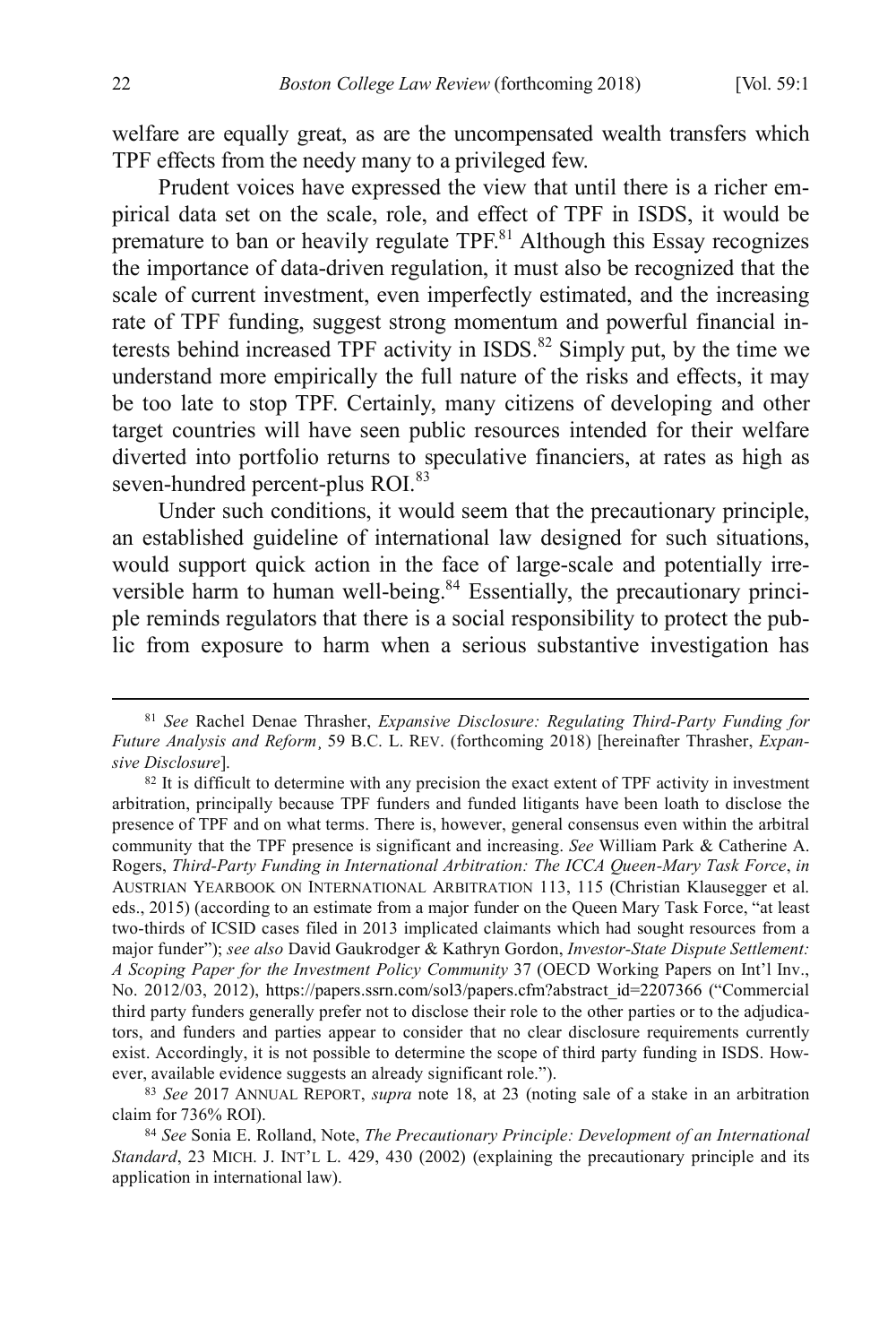found a plausible risk, and justifies them in exercising discretion to prevent such harms even in the face of scientific uncertainty.<sup>85</sup>

The well-documented asymmetries in investment treaty law, coupled with the clearly "fit-to-purpose" funding model employed by TPF funders, amount in this case to the responsible identification of a plausible risk, and would in the view of this author justify regulation in the face of a relatively less-developed empirical record. That this record is in fact lacking due to the deliberate secrecy policies of TPF funders themselves only reinforces the urgency and appropriateness of this response. In fact, given that funders have the information to reduce such uncertainty but have chosen for selfinterested reasons not to disclose it, the presumption should be that the information, if disclosed, would raise—not alleviate—concerns about TPF in ISDS. It would be a further injustice to allow TPF's cloaking behavior to become the pretext for further delaying regulatory action.

## *B. How TPF Could Be Banned*

Banning TPF as a finance mechanism for ISDS would require concerted action in a number of venues and jurisdictions. To begin with, states which currently prohibit TPF in their domestic legal systems should maintain this ban, at least as far as banning the recognition and enforcement in their jurisdictions of TPF-funded investment arbitral awards.<sup>86</sup> For example, as recently as May 2017, the Supreme Court of Ireland, in *Persona Digital Telephony Ltd v. Minister for Public Enterprise*, confirmed that third party funding is prohibited by law due to the violation of the torts of maintenance and champerty by TPF.<sup>87</sup> States should also make it clear in any subsequent or amended BITs that TPF is prohibited from disputes arising under the BIT in question. States banning TPF from their jurisdictions would also be in a

<sup>&</sup>lt;sup>85</sup> *See id.* The precautionary principal is defined by the United Nations in the Rio Declaration on Environment and Development: "In order to protect the environment, the precautionary approach shall be widely applied by States according to their capabilities. Where there are threats of serious or irreversible damage, lack of full scientific certainty shall not be used as a reason for postponing cost-effective measures to prevent environmental degradation." U.N. Conference on Environment and Development, *Rio Declaration on Environment and Development* princ. 15, U.N. Doc. A/CONF.151/26/Rev.1 (Vol.1), annex 1 (Aug. 12, 1992).

<sup>86</sup> It would thus be possible for a state to allow TPF in domestic litigation and arbitration while banning it in ISDS-related actions.

<sup>87</sup> Persona Digital Telephony Ltd v. Minister for Public Enterprise [2016] IEHC 187, ¶ 81, 87 (Ir.). The Court found that it "is clear that the provision of assistance with a view to supporting litigation in return for a share of the proceeds in the absence of a bona fide interest is contrary to public policy and constitutes an abuse of process." *Id*. ¶ 81.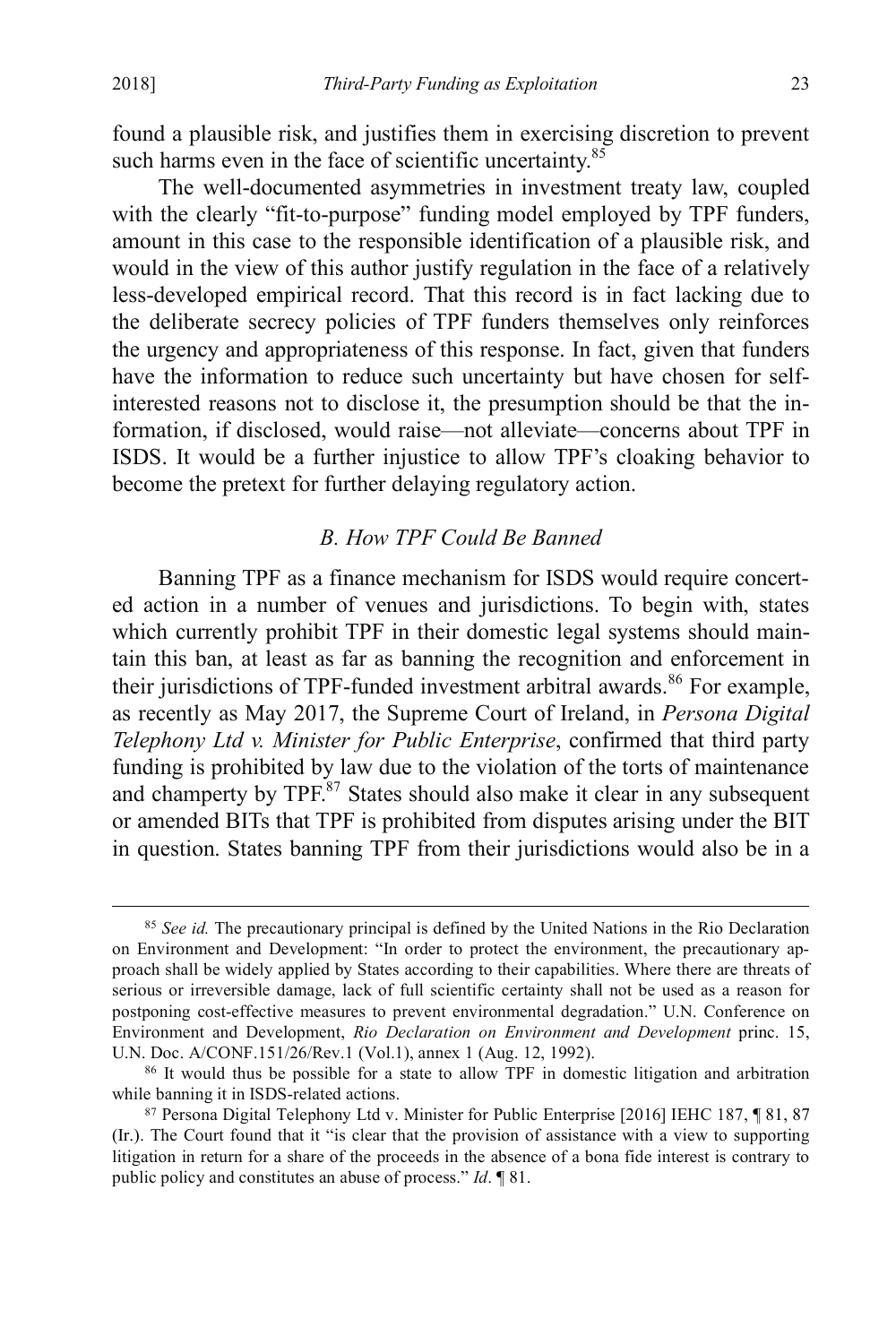position to object to the presence of such funding in any investment arbitrations for which they are the situs.

States should also seek collective action opportunities to ban TPF. Such collective action could include the negotiation of TPF bans in the investment chapters of any regional trade agreements they are party to, as well exercising their role in arbitral associations such as ICSID and the United Nations Commission on International Trade Law (UNCITRAL) to support a TPF ban in the arbitral rules of these key associations. $88$  By acting in concert, states could minimize any real or perceived risks of alienating foreign investment or investment arbitration business through unilateral bans.<sup>89</sup>

Even though the prospects for a multilateral investment treaty (an ideal place in which to ban TPF) are not strong, there are important regional trade and investment projects currently underway which could also offer important regulatory opportunities in this regard. For example, as the European Union's leadership on the investment-court model demonstrates, a strong and reform-oriented jurisdiction that stands at the hub of a number of investment treaties can exercise leadership towards creating new paradigms through its own treaty practice.<sup>90</sup> Moreover, as the Organisation for Economic Co-operation and Development (OECD) tax avoidance project illustrates, innovative multilateral strategies for coherently amending a multitude of bilateral treaties do exist, which is what the Multilateral Convention

 <sup>88</sup> Efforts are already underway to include TPF in the agenda of the current UNCITRAL and ICSID rules reform efforts, in which this author and others have participated. *See generally* ICSID SECRETARIAT, PROPOSALS FOR AMENDMENT OF THE ICSID RULES—SYNOPSIS (2018)*,*  https://icsid.worldbank.org/en/Documents/Amendments\_Vol\_One.pdf

<sup>[</sup>https://perma.cc/QX5N-KBPK] (outlining proposals for amendments to ICSID's rules); Anthea Roberts, *Incremental, Systemic, and Paradigmatic Reform of Investor-State Arbitration*, 112 AM. J. INT'L L. 410, 416–19 (2018); Anthea Roberts & Zeineb Bouraoui, *UNCITRAL and ISDS Reforms: Concerns about Costs, Transparency, Third Party Funding and Counterclaims*, EJIL: TALK! (June 6, 2018), https://www.ejiltalk.org/uncitral-and-isds-reforms-concerns-about-coststransparency-third-party-funding-and-counterclaims/ [https://perma.cc/R3PE-BNDV] (summarizing different states' concerns regarding ISDS).

<sup>&</sup>lt;sup>89</sup> The Mauritius Convention may also be one such avenue by which states could unilaterally ban confidential TPF. G.A. Res. 69/116, United Nations Convention on Transparency in Treaty-Based Investor-State Arbitration, (Dec. 10, 2014) (establishing rules geared towards increased transparency in TPF arbitration). Moreover, clarifying that a state law ban affects only investment TPF and not commercial arbitration should allay any fears of alienating commercial arbitration business, an important industry for many jurisdictions.

<sup>90</sup> The EU is developing a proposal for a multi-lateral investment court and has inserted language in its recent investment and trade agreements permitting the grafting-in of such an option if it is adopted. *See The Multilateral Investment Court Project,* EUR. COMM'N, http://trade.ec.europa. eu/doclib/press/index.cfm?id=1608 [https://perma.cc/3L7W-CN6V] (outlining the proposal for a multilateral investment court).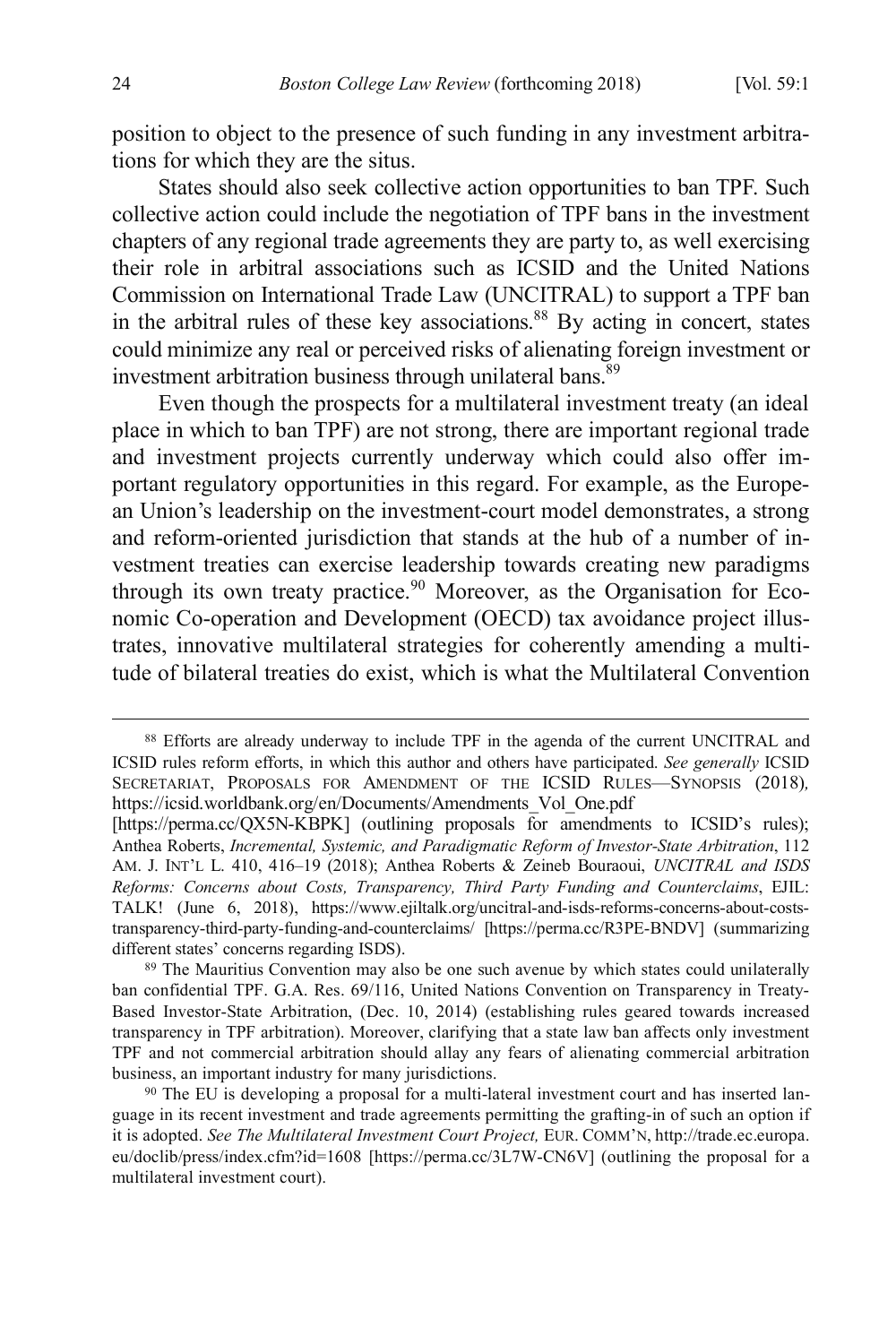to Implement Tax Treaty-Related Measures to Prevent Base Erosion and Profit Shifting ("MLI") accomplishes in the area of bilateral tax treaties, base erosion and profit-shifting.<sup>91</sup>

More work needs to be done to develop an effective multi-prong legal strategy towards banning TPF in ISDS. Although the legal and practical challenges are real, the goal is a worthy one: in law, one does not aim to regulate exploitation—one aims to stop it.

## *C. Stronger Regulation Is Needed if TPF Is to Be Allowed*

If TPF is to be allowed in ISDS in some form, then ISDS arbitral rules should require mandatory, expansive disclosure of third-party funding agreements, coupled with mandatory security for costs.<sup>92</sup> Although there is growing consensus that the existence and identity of a TPF funder should be disclosed, such disclosure should go farther and include the terms of funding agreements.<sup>93</sup> This aligns well with general institutional trends toward increased transparency and highlights funding agreement provisions that create perverse incentives. Such expansive disclosure will also provide the much-needed data for future research into the benefits and harms involved in TPF and enable more effective regulation going forward.

Although there is currently no systemic requirement to disclose the presence or identity of third-party funders, some promising steps have been

 <sup>91</sup> *See generally* OECD, MULTILATERAL CONVENTION TO IMPLEMENT TAX TREATY RELATED MEASURES TO PREVENT BASE EROSION AND PROFIT SHIFTING: INFORMATION BROCHURE (2018), http://www.oecd.org/tax/treaties/multilateral-instrument-BEPS-tax-treaty-information-brochure.pdf [https://perma.cc/7YNS-J6CW]. The MLI is an innovative multilateral legal instrument to amend bilateral income tax treaties in order to implement Base Erosion and Profit Sharing standards through a single-instrument unifying framework that offers flexibility to signing countries to: (i) identify the treaties they are willing to amend and (ii) identify optional amendments they agree to adopt in those treaties they propose to amend, in addition to the minimum standards required by the treaty. *Id.* Over 80 countries have agreed to amend income tax treaties under this instrument (subject to individual country ratification procedures), which entered into force on July 1, 2018. ORG. FOR ECON. CO-OPERATION AND DEV., SIGNATORIES AND PARTIES TO THE MULTILATERAL CONVENTION TO IMPLEMENT TAX TREATY RELATED MEASURES TO PREVENT BASE EROSION AND PROFIT SHARING (2018), http://www.oecd.org/tax/treaties/beps-mli-signatories-and-parties.pdf [https://perma.cc/LK79-UVKU].

<sup>92</sup> *See* Rachel Denae Thrasher, *The Regulation of Third Party Funding: Gathering Data for Future Analysis and Reform* 5–6 (B.C. L. Sch. L. & Just. in the Americas Working Paper No. 9, 2018), http://lawdigitalcommons.bc.edu/ljawps/9/ [https://perma.cc/4RVC-3NKV] (calling for reforms to TPF to provide for more disclosure).

<sup>93</sup> *See generally* Thrasher, *Expansive Disclosure*, *supra* note 81.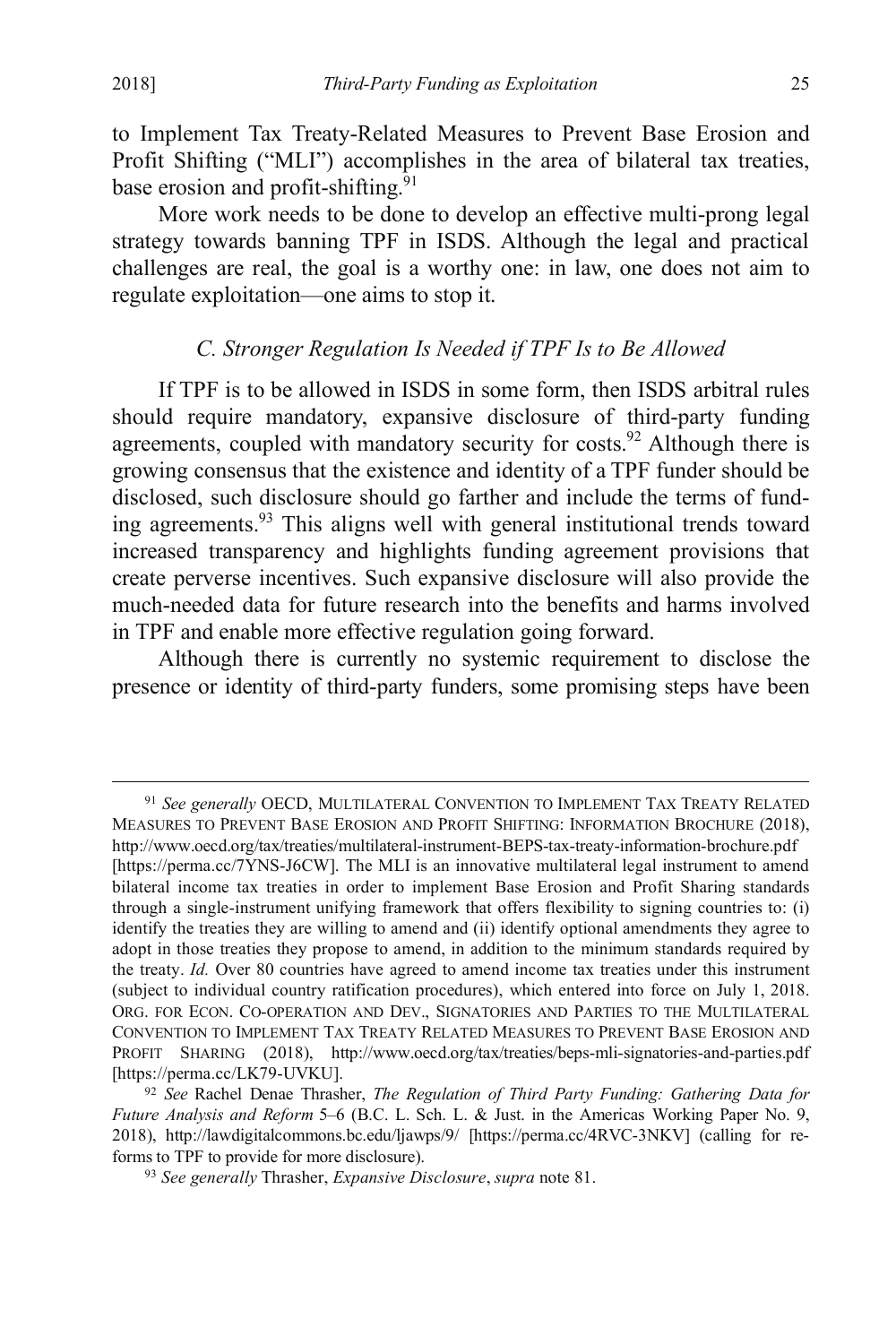taken. The Report, although flawed, does call for limited disclosure.<sup>94</sup> On the regulatory front, Article 8.26, of the Canada-European Union Trade Agreement includes mandatory disclosure of the presence and identity of TPF funders, and Article 23(1) of the Singapore Investment Arbitration Commission Rules provide the tribunal the discretionary authority to order disclosure of the details of the agreement as well.<sup>95</sup> The strengths of both of these approaches should be combined into a single requirement for both mandatory and comprehensive disclosure of the presence of TPF and its terms.<sup>96</sup>

As an adjunctive strategy to mandatory expansive disclosure, tribunals hearing claims involving TPF funding should be empowered to impose mandatory security for costs as a matter of course.<sup>97</sup> Security for costs orders require the claimant to pay the state's legal costs in the event the claim is denied and can provide a disincentive to funders from pursuing weak cases merely for their settlement or future precedential value.

#### **CONCLUSION**

It is critically important that states, their negotiators, academics and civil society take a careful, transparent, and sustained look at the risks that TPF poses to the public and to the investment regime itself. Rather than be positioned as a *fait accompli*, TPF should be properly understood as posing exploitation and other risks to the current investment regime, and should be eliminated outright while the possibility still exists. If, however, TPF is to be allowed, for example in order to permit data collection towards future regulation, it should be restricted by the constraints outlined above and others yet to be formulated.

 <sup>94</sup> ICCA, REPORT OF THE ICCA-QUEEN MARY TASK FORCE, *supra* note 4, at 81 (calling for limited disclosure of third-party funding).

<sup>95</sup> *See* Comprehensive Economic & Trade Agreement, Can.-E.U., art. 8.26, Oct. 30, 2016, http:// trade.ec.europa.eu/doclib/docs/2016/february/tradoc\_154329.pdf [https://perma.cc/6H53-E2SL] (providing "[w]here there is third party funding, the disputing party benefiting from it shall disclose to the other disputing party and to the Tribunal the name and address of the third party funder"); SIAC, INVESTMENT ARBITRATION RULES OF THE SINGAPORE INTERNATIONAL ARBITRATION CENTRE 12 art. 23(1) (1st ed. 2017), http://www.siac.org.sg/images/stories/articles/rules/IA/SIAC%20Investment %20Arbitration%20Rules%20-%20Final.pdf [https://perma.cc/KG7M-DS2S] (providing "[u]nless otherwise agreed by the Parties, the Tribunal may . . . require a Party to give any expert appointed under Rule 23.1(a) any relevant information, or to produce or provide access to any relevant documents, goods or property for inspection").

<sup>96</sup> Thrasher, *supra* note 92, at 7–8*.*

<sup>97</sup> An example of this would be the arguments in favor of this approach made by Gavan Griffith, arbitrator in the RSM case. *See supra* note 9 and accompanying text.